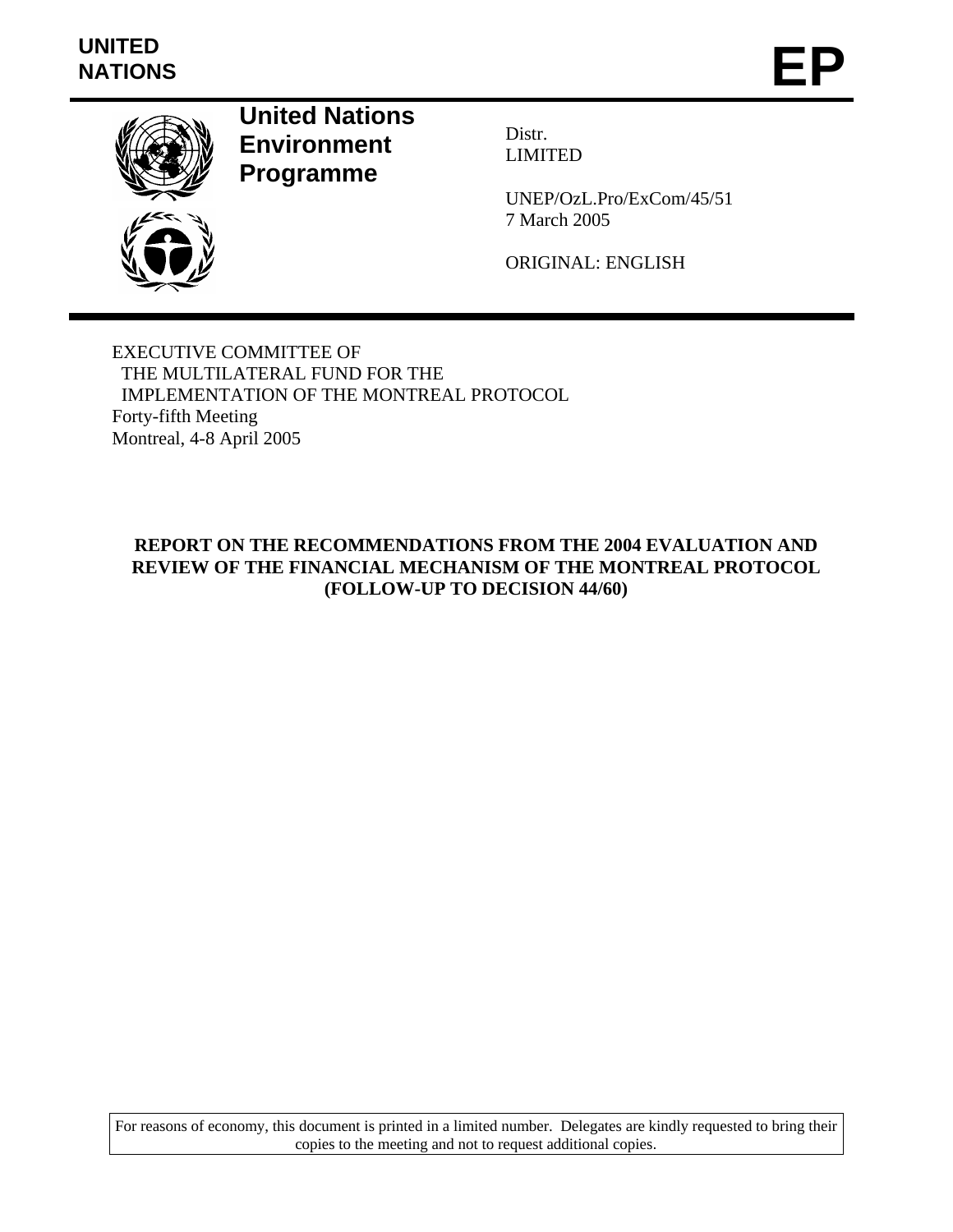### Introduction

- 1. At its  $44<sup>th</sup>$  Meeting, the Executive Committee decided:
	- (a) To request the Secretariat to invite Executive Committee members, bilateral and implementing agencies, and the Treasurer to provide comments and to complete the column entitled "recommended action" in the table contained in Annex XIX to the present report, to compile the comments received, and to prepare a document for the  $45<sup>th</sup>$  Meeting of the Executive Committee;
	- (b) To invite Executive Committee members wishing to do so to provide comments on contributions for the assessment by the Technology and Economic Assessment Panel of the 2006-2008 replenishment of the Multilateral Fund;
	- (c) To convene a contact group to meet during the  $45<sup>th</sup>$  Meeting of the Executive Committee in order to draft a preliminary assessment report on the recommendations in the 2004 evaluation and review of the financial mechanism of the Montreal Protocol for the  $25<sup>th</sup>$  Meeting of the Open-ended Working Group, based on the document prepared by the Secretariat; and
	- (d) To consider the preliminary assessment report at the  $45<sup>th</sup>$  Meeting.

### **(Decision 44/60)**

2. A fax inviting comments on the recommendations in the 2004 evaluation and review of the financial mechanism of the Montreal Protocol was sent to the 2004 members of the Executive Committee on 23 December 2004 and to the 2005 members, bilateral and multilateral implementing agencies and the Treasurer on 4 January 2005. A deadline of 4 February 2005 was set for the submission of comments on the recommendations in the Evaluation. Responses were received from Brazil, Canada, France, UNEP and UNDP.

3. A reminder was sent on 9 February 2005. Members, bilateral agencies, and implementing agencies were given an additional week to provide input. Additional input was received from the Treasurer, UNIDO and the World Bank.

4. The Fund Secretariat had not yet received any input from Executive Committee members on contributions for the assessment by the Technology and Economic Assessment Panel of the 2006-2008 replenishment of the Multilateral Fund as requested in paragraph (b) of decision 44/60.

5. This document presents a recommendation-by-recommendation review of each of the 28 recommendations contained in the 2004 Evaluation and Review of the Financial Mechanism of the Montreal Protocol. It includes a section under each recommendation to allow for possible input for the Assessment Report to the Meeting of the Parties, which the Secretariat has compiled in an effort to assist decision-making during the  $45<sup>th</sup>$  Meeting in view of the large number of recommendations. The draft report provided in Annex I to the present document will be updated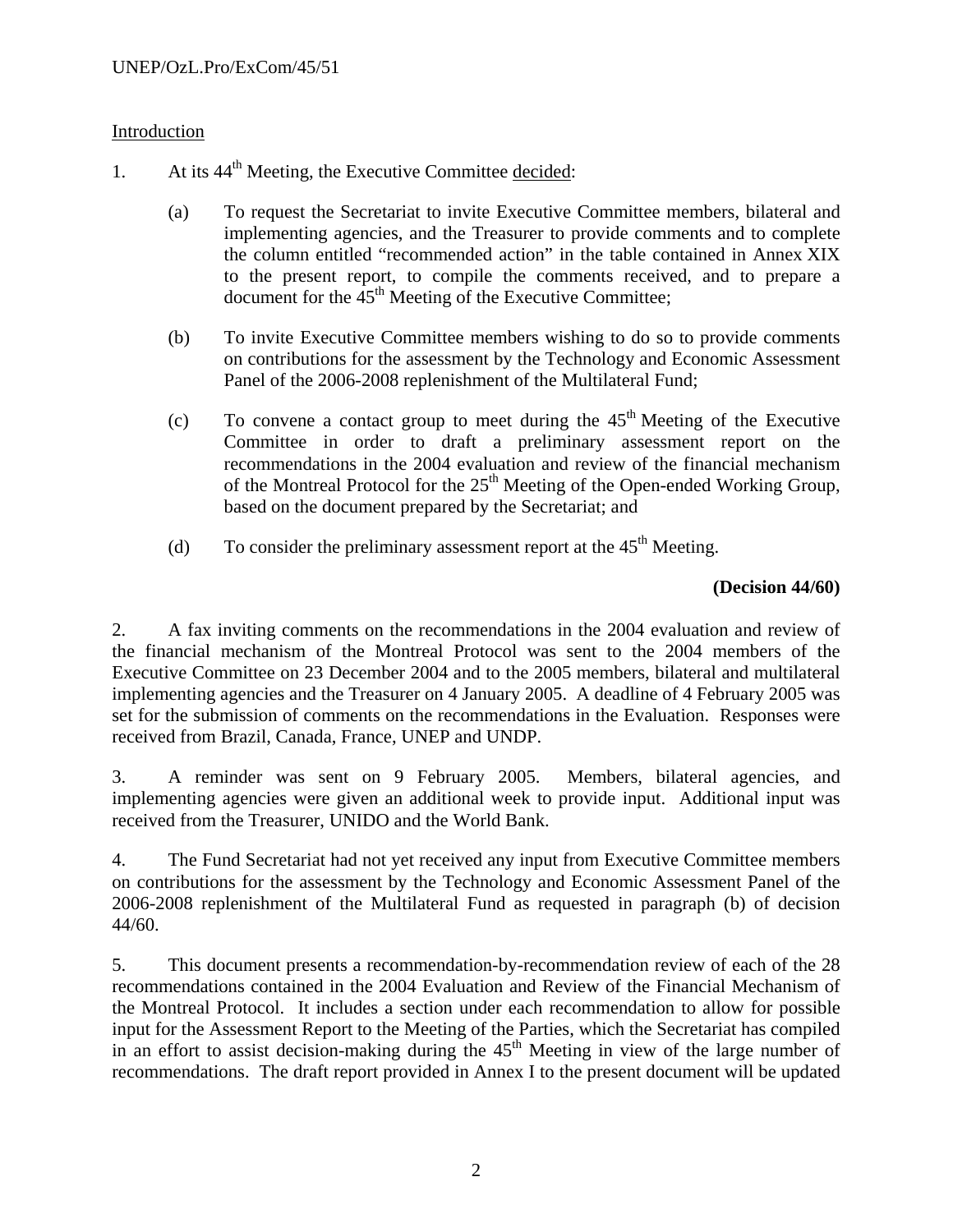according to comments and decisions made during the  $45<sup>th</sup>$  Meeting, and then submitted to the  $25<sup>th</sup>$  Meeting of the Open-ended Working Group.

6. Based on the analysis in the document, recommendations are proposed for consideration by the Executive Committee and for action by the Secretariat, the implementing agencies, and the Treasurer. Therefore, the present document contains a section with proposals aimed at implementing some of the proposed general recommendations from the Evaluation.

#### **Review of Recommendations from the Evaluation of the Financial Mechanism**

7. A compilation of responses and relevant actions by the Executive Committee is presented under each General Recommendation. Possible input for the General Assessment to be submitted by the Executive Committee to the  $25<sup>th</sup>$  Meeting of the Open-ended Working Group appears at the end of each section. This input indicates the outcome of the Executive Committee's consideration of each General Recommendation, as well as its implementation status (already implemented, to be implemented on an ongoing basis, not to be implemented with no need for further action or reporting, or ongoing to be implemented in the short term).

### **GENERAL RECOMMENDATION 1: Make further structural changes to the Executive Committee, if necessary, to specifically address compliance.**

#### Background and comments

8. Respondents indicated agreement that the Executive Committee was addressing compliance on an ongoing basis in several different ways and that there was little, if any, need for structural change to address compliance. The Executive Committee has addressed compliance matters *inter alia* in terms of giving priority to countries with compliance needs in business planning, requiring annual progress reports and annual funding for national ozone units in countries found to be in non-compliance, monitoring the status/prospects of compliance at each meeting, considering the impact on project cancellation on compliance, and establishing a regionally-based Compliance Assistance Programme in UNEP to provide ongoing assistance.

9. The Evaluation suggested that a structural change might involve the establishment of a compliance sub-committee. However, the Executive Committee has already decided to abolish sub-committees. In fact, the one minor structural change that may have a positive effect on the efforts of the Executive Committee to address compliance might be to establish an intersessional approval process for projects where compliance is an issue between Executive Committee meetings. This is under consideration in the context of the Executive Committee's consideration of reducing the number of meetings of the Executive Committee. Such a system might be used to approve projects needed for Parties in non-compliance, those at risk of going into noncompliance and for new Parties. The Committee will consider, at its 45<sup>th</sup> Meeting, adopting a new system or renewing a previously approved system.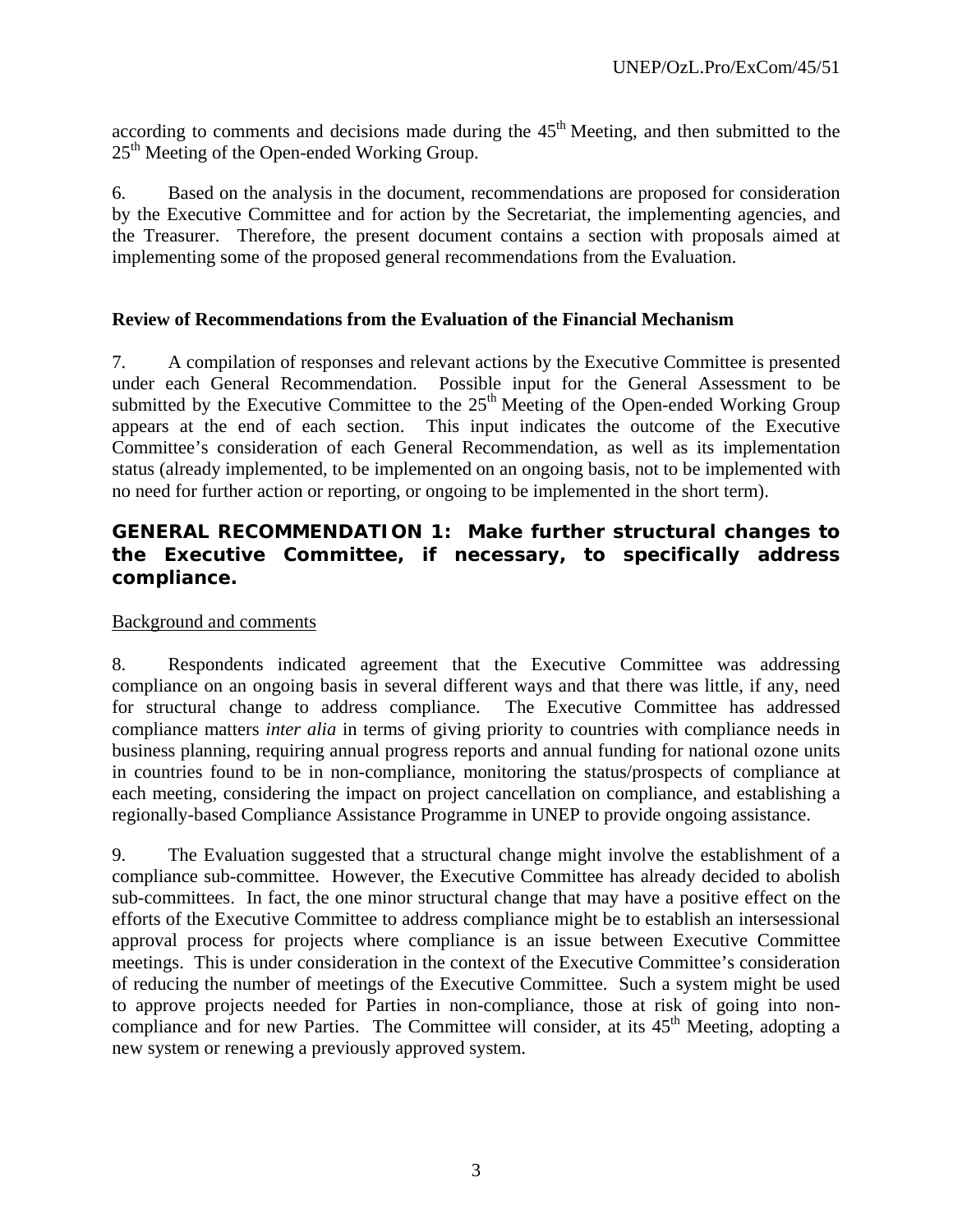### Possible Input for Recommendation 1 for the Assessment Report to the Meeting of the Parties

10. The Executive Committee felt that there was no need for a structural change to the Executive Committee to address compliance as this was being addressed under the existing structure through planning, monitoring, and funding activities.  $\Box$  and andition, the Committee at its  $45<sup>th</sup>$  Meeting decided in favour of intersessional approval that might expedite project approval for new Parties and Parties in non-compliance or at risk of non-compliance]. Based on its consideration of the recommendation, the Executive Committee considered this matter to be implemented with no need for further action or reporting.

# **GENERAL RECOMMENDATION 2: Continue to evaluate Executive Committee structure and consider reduction of annual meeting numbers**

### Background and comments

11. The Executive Committee considered document UNEP/OzL.Pro/ExCom/44/69 containing the Report of Operation of the Executive Committee without Sub-Committees and Potential for an Intersessional Approval procedure (Follow-up to decisions 41/92 and 43/3). The issue of a reduction of the annual number of meetings was considered in this context at the Committee's  $44<sup>th</sup>$  Meeting. The Executive Committee decided to continue discussing this issue throughout 2005. It also requested the Secretariat to produce a document compiling the views of Executive Committee members and providing an estimate of the financial implications of various scenarios (decision 44/57). A paper will be considered at the  $45<sup>th</sup>$  Meeting.

### Possible Input for Recommendation 2 for the Assessment Report to the Meeting of the Parties

12. The Executive Committee felt that it had continued to consider structural changes to the Executive Committee including the reduction in the annual number of meetings and an intersessional approval process that were discussed at the  $44<sup>th</sup>$  and  $45<sup>th</sup>$  Meetings. At its  $45<sup>th</sup>$  Meeting, the Committee decided [to be provided]. Based on its consideration of the recommendation, the Executive Committee considered this matter to be implemented with no need for further action or reporting.

### **GENERAL RECOMMENDATION 3: Develop a primer to provide background on the Fund for new Executive Committee members**

### Background and comments

13. The Executive Committee may wish to consider requesting the Fund Secretariat to develop terms of reference for a draft primer for consideration at the  $46<sup>th</sup>$  Meeting with a view towards presenting a draft primer to the  $47<sup>th</sup>$  Meeting for the Committee's consideration.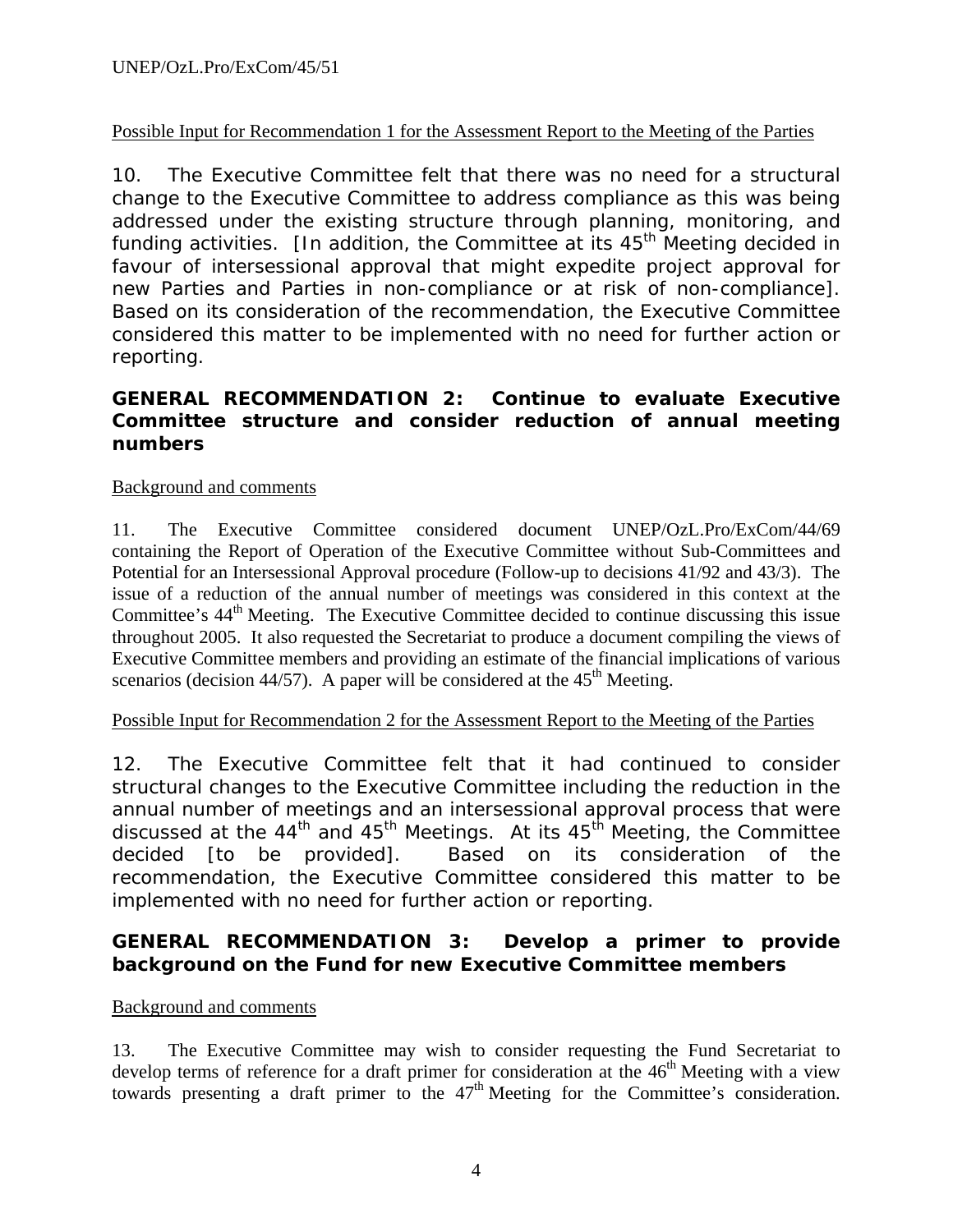Approval at the  $47<sup>th</sup>$  Meeting would enable the primer to be circulated to new and continuing members for the Executive Committee's first meeting in 2006.

14. It should be noted that the Information Strategy aimed at making information sources easier to use is covering this to a certain extent. Both the Multilateral Fund web site and the intranet already contain many documents that new members may access, and there are number of resources that they can use. In this respect a concise primer could also serve as a guide to and inventory of available sources of information.

#### Possible Input for Recommendation 3 for the Assessment Report to the Meeting of the Parties

15. [After considering this issue, the Executive Committee requested the Secretariat to prepare a draft outline of an Executive Committee primer for consideration at the 46<sup>th</sup> Meeting of the Executive Committee with the aim of a draft primer being presented to the 47<sup>th</sup> Meeting. Based on the decision at the 45<sup>th</sup> Meeting, the Executive Committee considered this matter implemented with no need for further action or reporting.]

### **GENERAL RECOMMENDATION 4: Ensure that results of review of project implementation delay are not only applied to determine project cancellation, monitoring, or removal from the list of delays, but also to inform implementing agencies of how to avoid future delays**

### Background and comments

16. There was general agreement from the implementing agencies and other respondents with the recommendation that agencies should be requested to provide information on how to avoid future delays in their reports on implementation delays to the  $46<sup>th</sup>$  Meeting for consideration by the Executive Committee.

#### Possible Input for Recommendation 4 for the Assessment Report to the Meeting of the Parties

17. [After considering this issue, the Executive Committee requested the implementing agencies to provide information on how to avoid future delays as part of a lessons learned document to be considered at the 46<sup>th</sup> Meeting of the Executive Committee.] Based on the fact that agencies had agreed to provide information on how to avoid future delays, the Executive Committee considered this matter to have been implemented with no need for further action or reporting.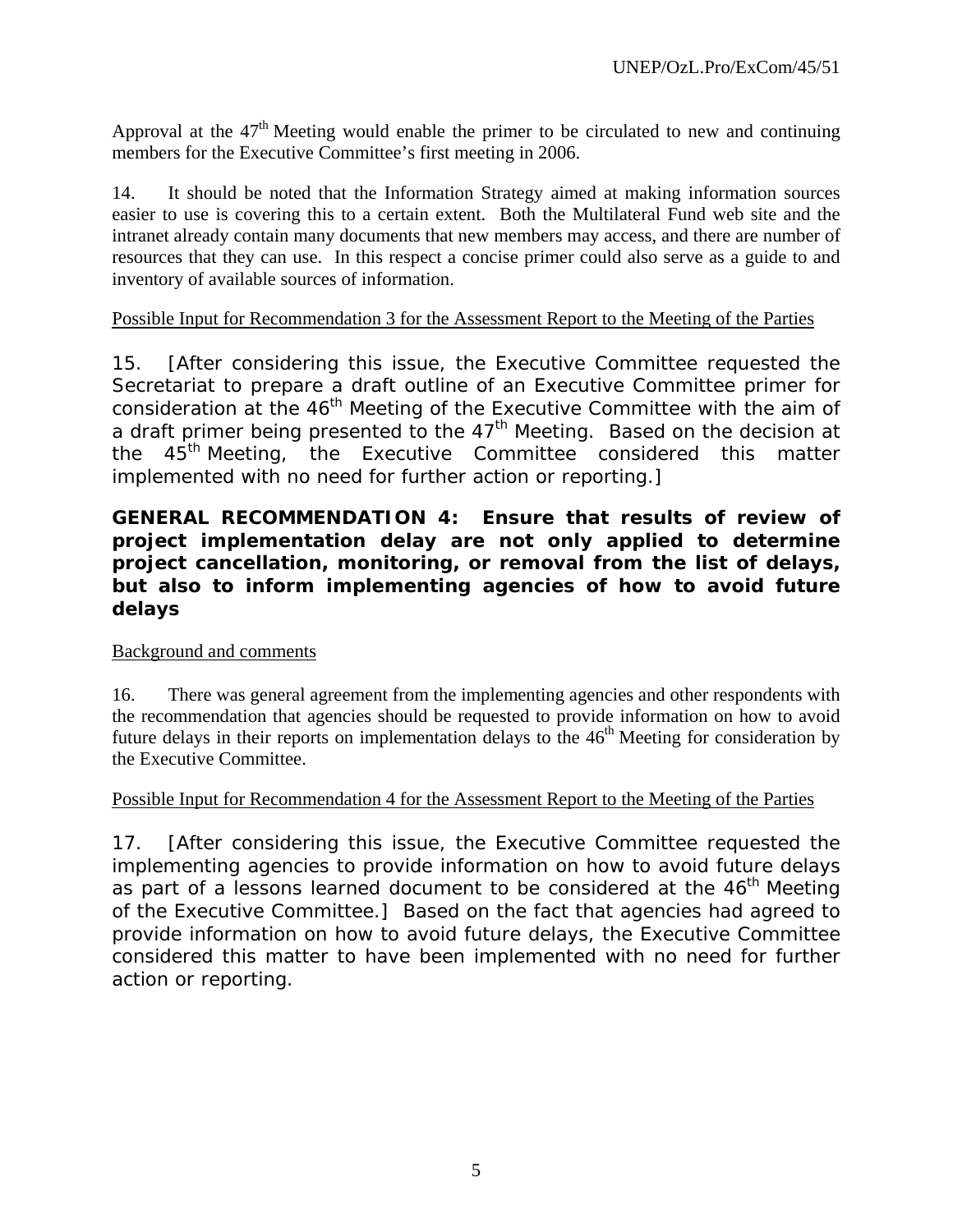### **GENERAL RECOMMENDATION 5: Request the Secretariat to take action to develop prescriptive approaches to address project implementation delays**

#### Background and comments

18. This matter was agreed at the  $44<sup>th</sup>$  Meeting to have been implemented.

19. The Executive Committee has taken several decisions emanating from its consideration of project implementation delays. In fact the procedures leading to project cancellation provide incentives for beneficiaries to eliminate the cause of the delay and make progress towards completion of projects. The Secretariat has proposed, and the Executive Committee had adopted, several prescriptive actions to prevent projects with implementation delays. For example, prior to project cancellation, the Committee requests agencies and concerned Governments to set deadlines for the achievement of the next project milestone (decision 26/2). This method provides the means for a project to be return to vigorous implementation. Also, when it was learned that obtaining counterpart funding was delaying project implementation, the Committee decided that agencies should seek a commitment for counterpart funding before projects are approved (decision 22/63). Further, when customs authorities were preventing the delivery of equipment, the Executive Committee took actions urging countries to expedite customs clearance (decision 22/5).

#### Possible Input for Recommendation 5 for the Assessment Report to the Meeting of the Parties

20. The Executive Committee and the Secretariat have prescriptive approaches to avoiding delays currently in place and under enforcement. Prescriptive approaches are enforced to address project implementation delays primarily through the process of monitoring such projects at each meeting and other decisions related to reasons for delays such as delays due to counterpart funding and customs clearance. The Executive Committee considers this recommendation to have been implemented with no need for further action or reporting.

### **GENERAL RECOMMENDATION 6: Build on decision 40/19 and the subsequent report submitted by UNEP (UNEP/OzL.pro/ExCom/41/Inf.2) to assist countries that consume very low quantities of methyl bromide, CTC, and methyl chloroform**

### Background and comments

21. The Executive Committee decided to request agencies to include activities for countries that consume a very low quantity of methyl bromide, CTC and methyl chloroform in their 2005-2007 business plans (decision 43/4). It also identified specific countries to target for these substances and established a contact group to address possible solutions (decision 44/4).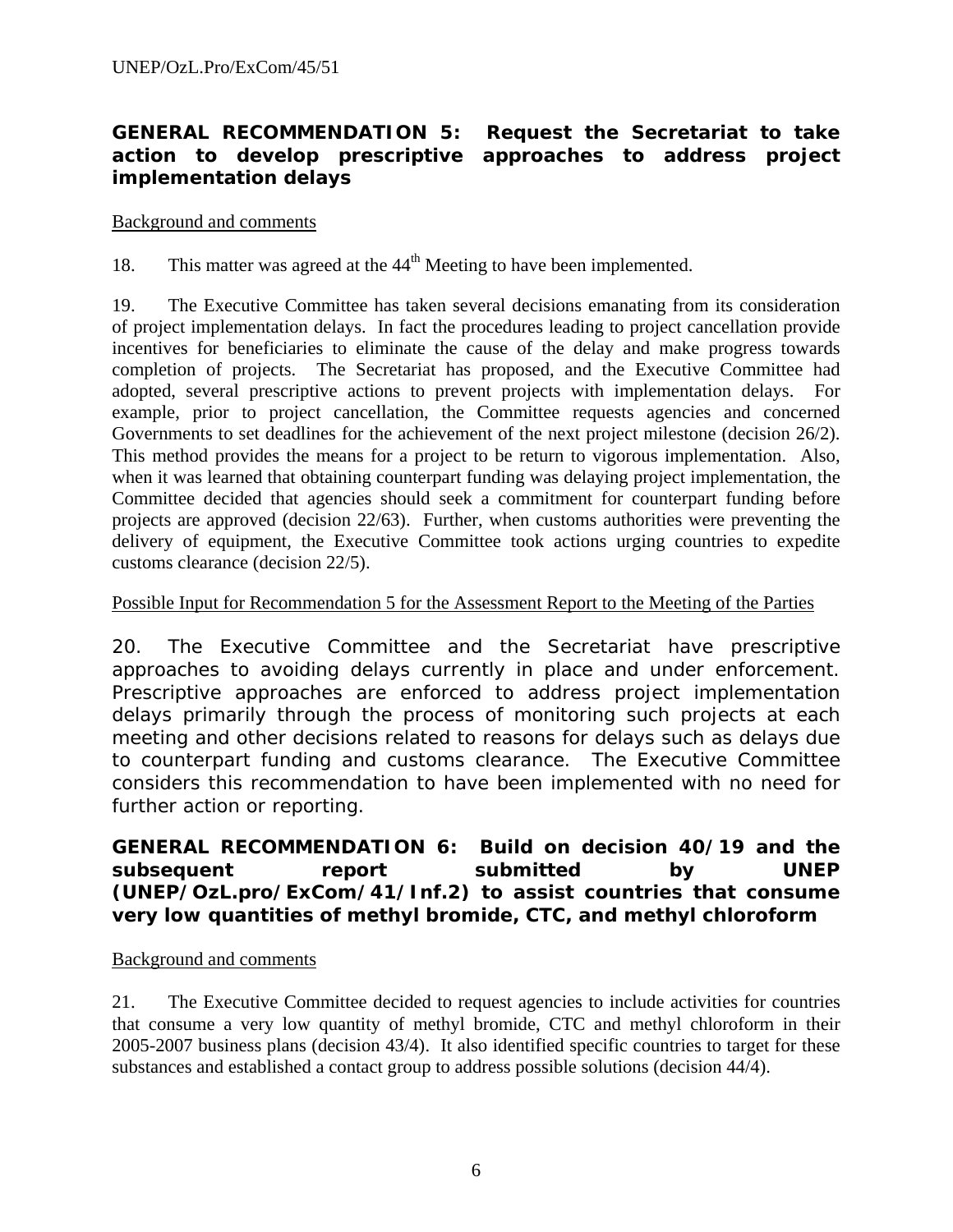22. At its 45th Meeting, the Executive Committee will consider for endorsement the 2005-2007 business plans and work programmes that include projects for countries with very low consumption of methyl bromide, CTC and methyl chloroform. It should also be noted that UNEP's CAP also includes activities for such countries as part of its 2005 business plan. The Executive Committee will also consider any results emanating from the continued discussions on this subject by the contact group that was established and met at the  $44<sup>th</sup>$  Meeting.

23. If the Executive Committee endorses business plans that completely address those countries at risk of non-compliance due to their consumption of low quantities of these substances or if it adopts decisions to address the issue based on the contact group's consideration, the Executive Committee may wish to consider this recommendation of the Evaluation to have been implemented.

### Possible Input for Recommendation 6 for the Assessment Report to the Meeting of the Parties

24. At its 45<sup>th</sup> Meeting, the Executive Committee endorsed business plans and approved work programmes that included projects for countries with very low consumption of methyl bromide, CTC and methyl chloroform. [It also decided to adopt the following recommendations emanating from the discussions of the contact group: [to be provided.]] Based on the discussion at the 45<sup>th</sup> Meeting, the Executive Committee considered this matter to have been implemented with no need for further action or reporting.]

### **GENERAL RECOMMENDATION 7: Continue to collaborate with the Secretariat and implementing agencies to maintain effectiveness in dealing with issues of project overlap, ineligible funding, and inflated costs**

### Background and comments

25. One of the main roles of the Executive Committee has been to avoid project overlaps, ensure that only eligible costs are funded, and eliminate ineligible costs where identified. Project overlap is addressed at the business planning stage to avoid duplicative efforts as well as when projects and work programme activities are submitted. Only eligible funds are recommended for approval. There are estimates that as much as US \$1 billion has been saved thanks to the review process under the Multilateral Fund.

26. The recommendation indicates that there should be continued collaboration. The Executive Committee may wish to consider this recommendation to be implemented on an ongoing basis.

### Possible Input for Recommendation 7 for the Assessment Report to the Meeting of the Parties

27. Based on its consideration of this issue at the 45<sup>th</sup> Meeting, the Executive Committee considered this matter to be implemented on an ongoing basis with no need for additional action or reporting.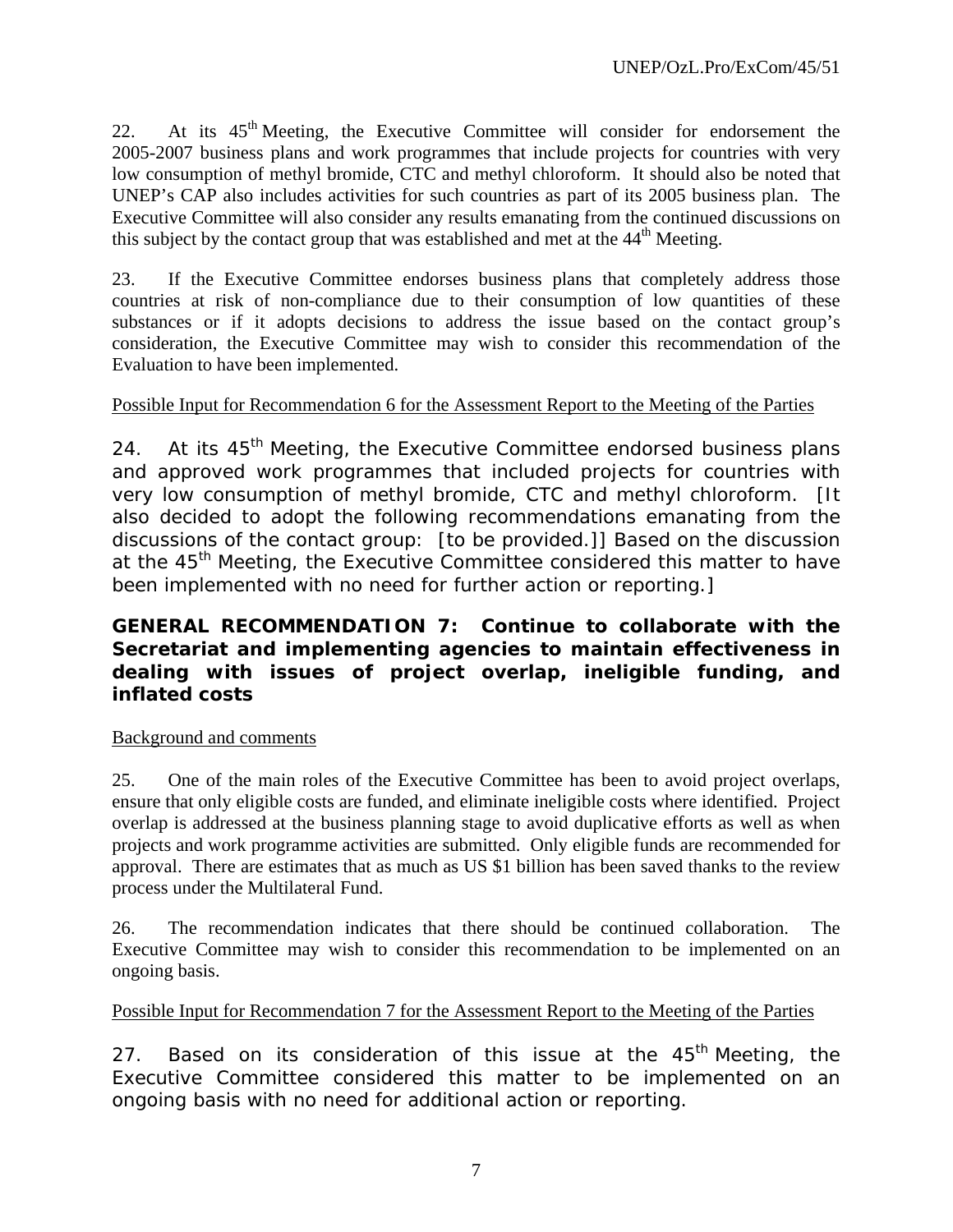# **GENERAL RECOMMENDATION 8: Reclassify Executive Committee meeting documentation as general distribution**

#### Background and comments

28. The current policy for the distribution of pre-session meeting documents is to restrict their distribution only to Executive Committee members and meeting participants. Documents are provided to Executive Committee members in both printed and electronic formats in those official languages of the United Nations required by members of the Executive Committee. The policy for in-session working documents such as conference room papers and draft reports is also to make them available only to the Executive Committee members. Final reports of meetings have no restriction on their distribution and are available on the Multilateral Fund web site as an official record of Executive Committee meetings and are distributed to all countries.

29. Those Executive Committee members that submitted comments agreed that meeting documents should be made available more widely. It was also suggested that some documents might be an exception since an interested Party may request restricted access.

30. If documents were produced in all UN languages, there would be several implications including the capacity of the Secretariat to produce 50 to 80 documents per meeting in an additional one or two languages and the costs of translators that are approximately US \$30,000 per language per meeting.

31. One agency suggested that there should first be an analysis of the advantages and disadvantages of classifying all documents for general distribution since information varies in nature (financial, project documents, policies, etc). After the analysis, some types of information might be reclassified for general distribution.

32. The Executive Committee may therefore wish to consider distributing pre-session meeting documentation in the languages produced for the meetings pursuant to decision II/8 (paragraph 5) starting from the  $46<sup>th</sup>$  Meeting onwards by publishing them on the Multilateral Fund public web site and dispatching printed copies or documents on CDROMs to Parties to the Montreal Protocol The Executive Committee may also wish to concur that any document that a Party or Agency has requested to be restricted should be classified as such, with the possibility that the document can be released at any time following the Committee's consideration of the matter.

### Possible Input for Recommendation 8 for the Assessment Report to the Meeting of the Parties

33. [The Executive Committee decided that from the  $46<sup>th</sup>$  Meeting onwards pre-session documents would be classified as General Distribution while restricting access to any document that a Party or Agency had requested to be classified as such until the Committee's consideration of the matter.

34. The Executive Committee also requested that the Secretariat publish all documents starting from the  $46<sup>th</sup>$  Meeting on the web site in the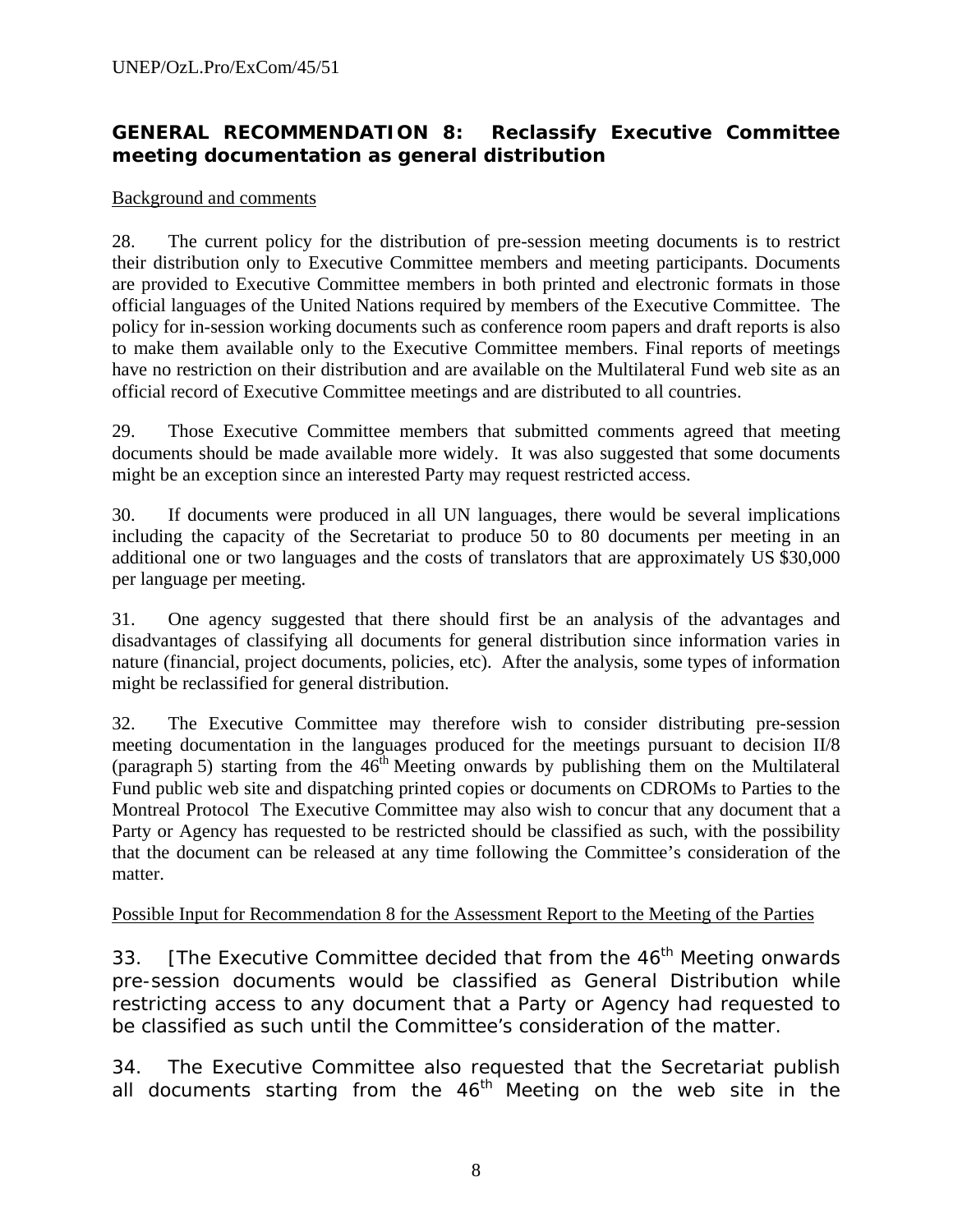languages produced for the meetings pursuant to decision II/8 by the end of 2005. Based on its consideration of this issue at the  $45<sup>th</sup>$  Meeting, the Executive Committee considered this matter implemented with no need for further action or reporting.]

### **GENERAL RECOMMENDATION 9: Extend performance indicators to bilateral implementing agencies**

### Background and comments

35. Performance indicators have been discussed at several Executive Committee meetings. The Executive Committee adopted a new set of quantitative performance indicators at its  $42<sup>nd</sup>$  Meeting. The Executive Committee will consider proposals for qualitative performance indicators at its  $46<sup>th</sup>$  Meeting.

36. Like multilateral implementing agencies, bilateral implementing agencies would have to cover these indicators in their annual business plans. While bilateral programmes are often different from multilateral implementing agency programmes, the existing set of performance indicators allows agencies to indicate whether the indicator is relevant.

37. Multilateral implementing agencies agreed that performance indicators should be extended to bilateral implementing agencies in light of the fact that bilateral agencies are increasingly implementing sector and national plans. Therefore, a bilateral agency's performance in this regard is critical to the ability of Article 5 countries to meet their obligations under the Montreal Protocol.

38. One member suggested that the Executive Committee should request the Secretariat to prepare a paper addressing the feasibility and desirability of extending the current indicators to bilateral implementing agencies and that a contact group should be established at the  $46<sup>th</sup>$  Meeting to consider the Secretariat's paper.

### Possible Input for Recommendation 9 for the Assessment Report to the Meeting of the Parties

39. [After considering this issue, the Executive Committee requested the Secretariat to prepare a paper addressing the feasibility and desirability of extending the current performance indicators to bilateral implementing agencies for submission to the 46th Meeting of the Executive Committee. Based on the decision at the  $45<sup>th</sup>$  Meeting, the Executive Committee considered this matter ongoing to be completed in the short term with the results to be reported back to the Parties.]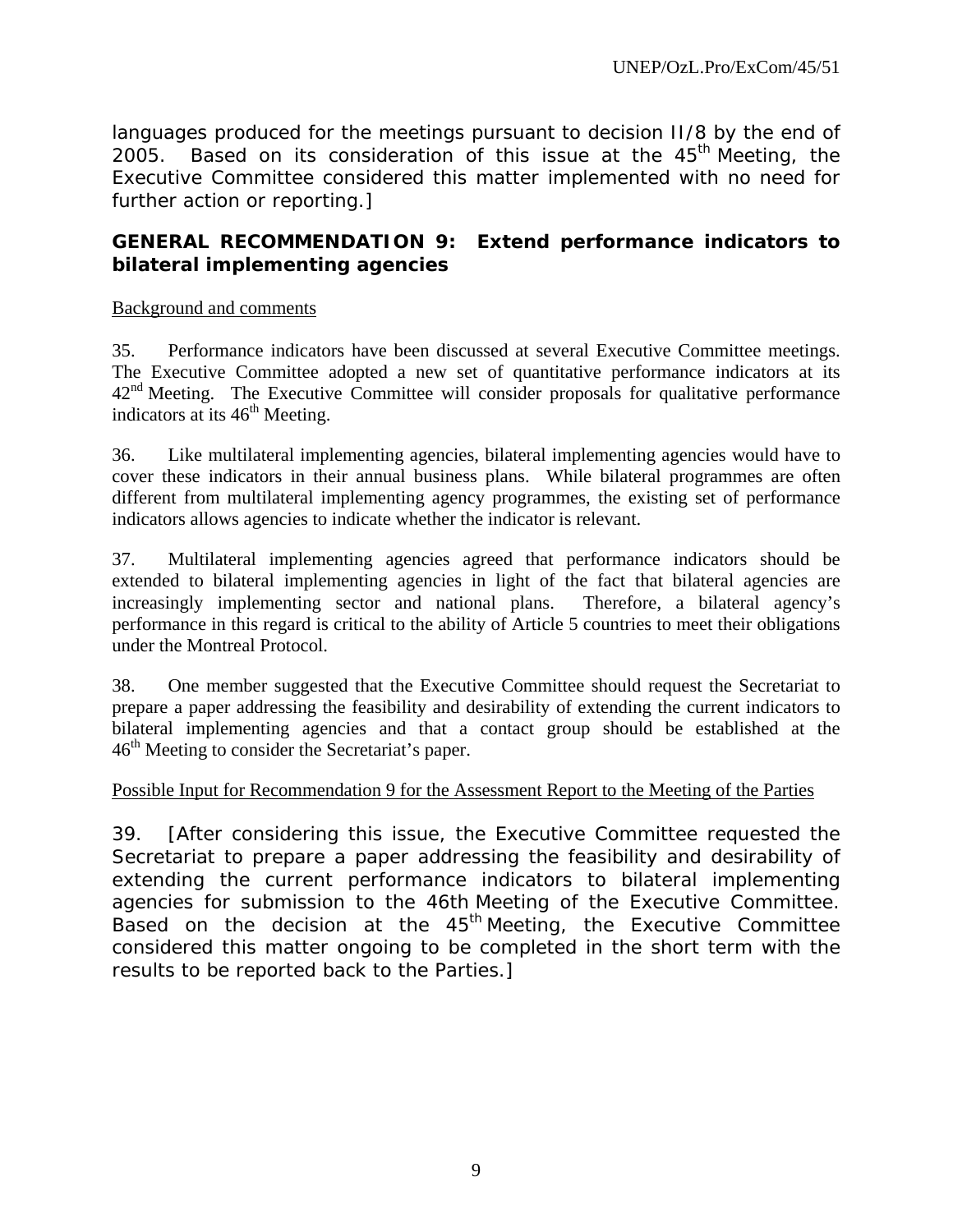# **GENERAL RECOMMENDATION 10: Add performance indicators to address project identification**

#### Background and comments

40. There are indicators for submitting projects as planned in the business plan, but there are no indicators with regard to whether or not a project has been identified. There are few projects remaining to be identified and the level of project preparation approved is reducing on an annual basis. It should be noted that project preparation has decreased from about US \$3.9 million in 2000, to US \$1.3 million in 2001 and to US \$1.2 million in 2002 and 2003 and US \$1.1 million in 2004.

41. Moreover, it was felt that there was no need for this indicator because there were already several indicators for assessing agencies' efforts to include more countries in their business plans. The inclusion of projects in business plans is subject to an increasingly organized and coordinated process, linked to the compliance needs of countries, among the Secretariat, implementing agencies and, to a lesser extent, bilateral agencies. This process directs agencies to develop projects where they are needed for compliance.

42. Moreover, there are only a very few stand-alone CFC-based manufacturing enterprises left to be converted from CFC use. Phase-out projects are now at the sector/national level.

43. No respondent endorsed this recommendation and no further action was considered warranted.

### Possible Input for Recommendation 10 for the Assessment Report to the Meeting of the Parties

44. [Based on its consideration of this issue at the 45<sup>th</sup> Meeting, the Executive Committee considered that this recommendation should not be implemented, as project development and identification is tied to compliance needs and is coordinated effectively by the agencies and the Secretariat.]

### **GENERAL RECOMMENDATION 11: Increase the weighting of the performance indicator "ODS phased-out for individual projects vs. those planned per progress reports"**

#### Background and comments

45. The number of individual investment projects has decreased from 218 in 2001 to 75 in 2004. It is expected that most of the remaining phase-out will be from multi-year projects. For this reason, the indicator for phase-out from individual projects has a rating of 5 and the rating for multi-year projects is 15. Moreover, it was felt that another implementation indicator, project completion, would also address the performance on implementing individual investment projects. This indicator has a rating of 5.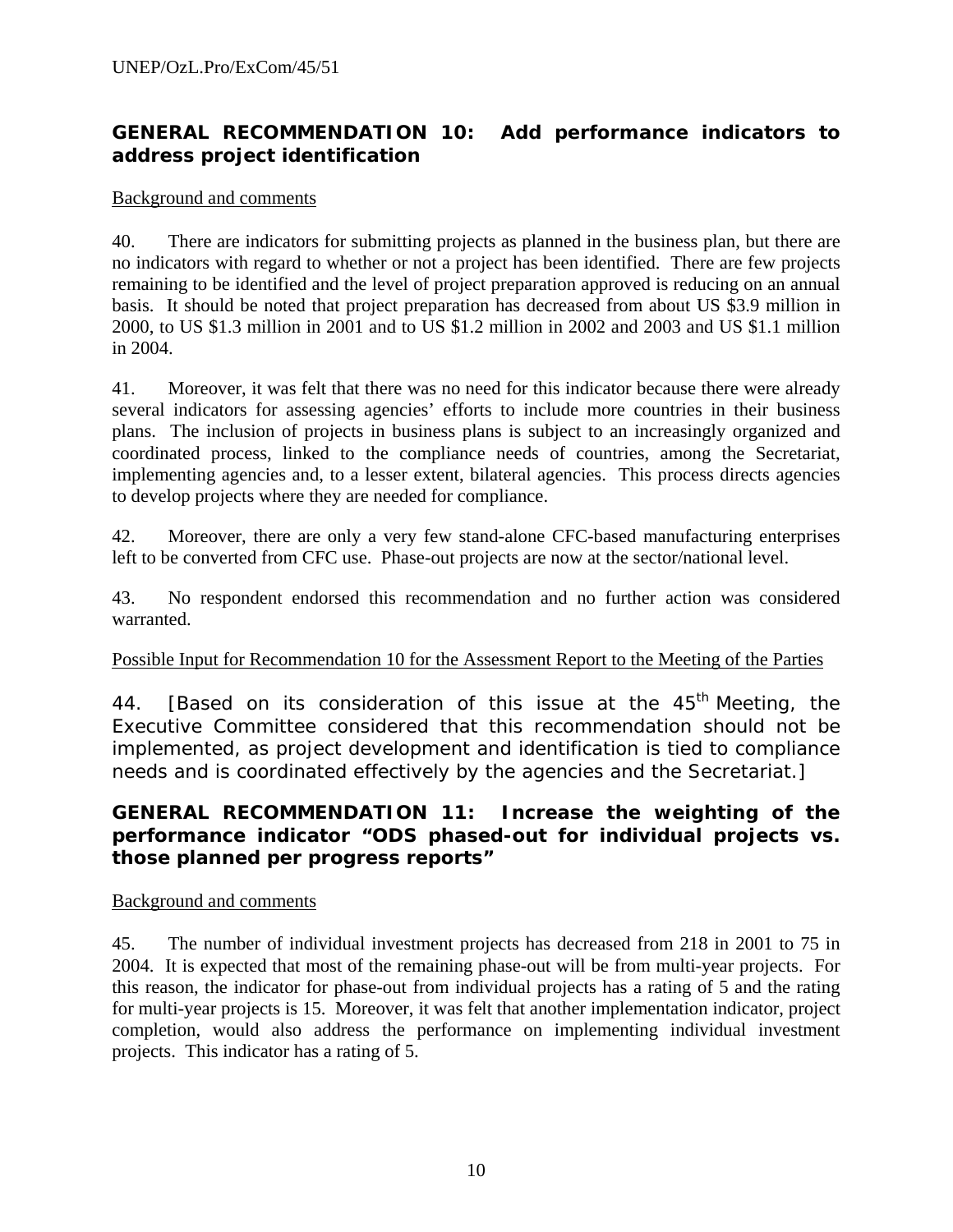46. One member suggested that the  $46<sup>th</sup>$  or  $47<sup>th</sup>$  Meeting should review the weighting of all existing indicators. He also noted that the new quantitative indicators had not been analyzed based on their first year of operation. The first evaluation of the new quantitative performance indicators will be submitted to the  $46<sup>th</sup>$  Meeting. The Executive Committee might wish to consider whether further work with regard to the weighting of any indicator is warranted at that time.

### Possible Input for Recommendation 11 for the Assessment Report to the Meeting of the Parties

47. [Based on the discussion at its  $45<sup>th</sup>$  Meeting, the Executive Committee decided to consider at its  $46<sup>th</sup>$  Meeting whether a further review of the weighting of the quantitative performance indicators is warranted based on their application in the Evaluation of the Implementing Agencies' 2004 Business Plans to be submitted to the  $46<sup>th</sup>$  Meeting. In the light of this decision, the Executive Committee considered this matter to be ongoing for completion in the short term with results to be reported back to the Parties.]

### **GENERAL RECOMMENDATION 12: Continue process of developing qualitative indicators**

### Background and comments

48. It was indicated that the development of these indicators has been considered for several years. It was suggested that countries should also have qualitative performance indicators.

49. The Executive Committee addressed the issue of qualitative performance indicators at its  $44<sup>th</sup>$  Meeting and will address the issue again at its  $46<sup>th</sup>$  Meeting pursuant to decision  $44/6$ .

50. One member suggested that this process should be completed by the end of 2005 at the latest.

### Possible Input for Recommendation 12 for the Assessment Report to the Meeting of the Parties

51. Pursuant to decision 44/6, National Ozone units have been given an opportunity to consider proposed qualitative performance indicators that were developed by the Committee at its  $44<sup>th</sup>$  Meeting. The results of their consideration of the matter will be submitted to the  $46<sup>th</sup>$  Meeting. [In the light of the discussion at its  $45<sup>th</sup>$  Meeting, the Executive Committee considered this matter to be ongoing for completion in the short term with the results to be reported back to the Parties.]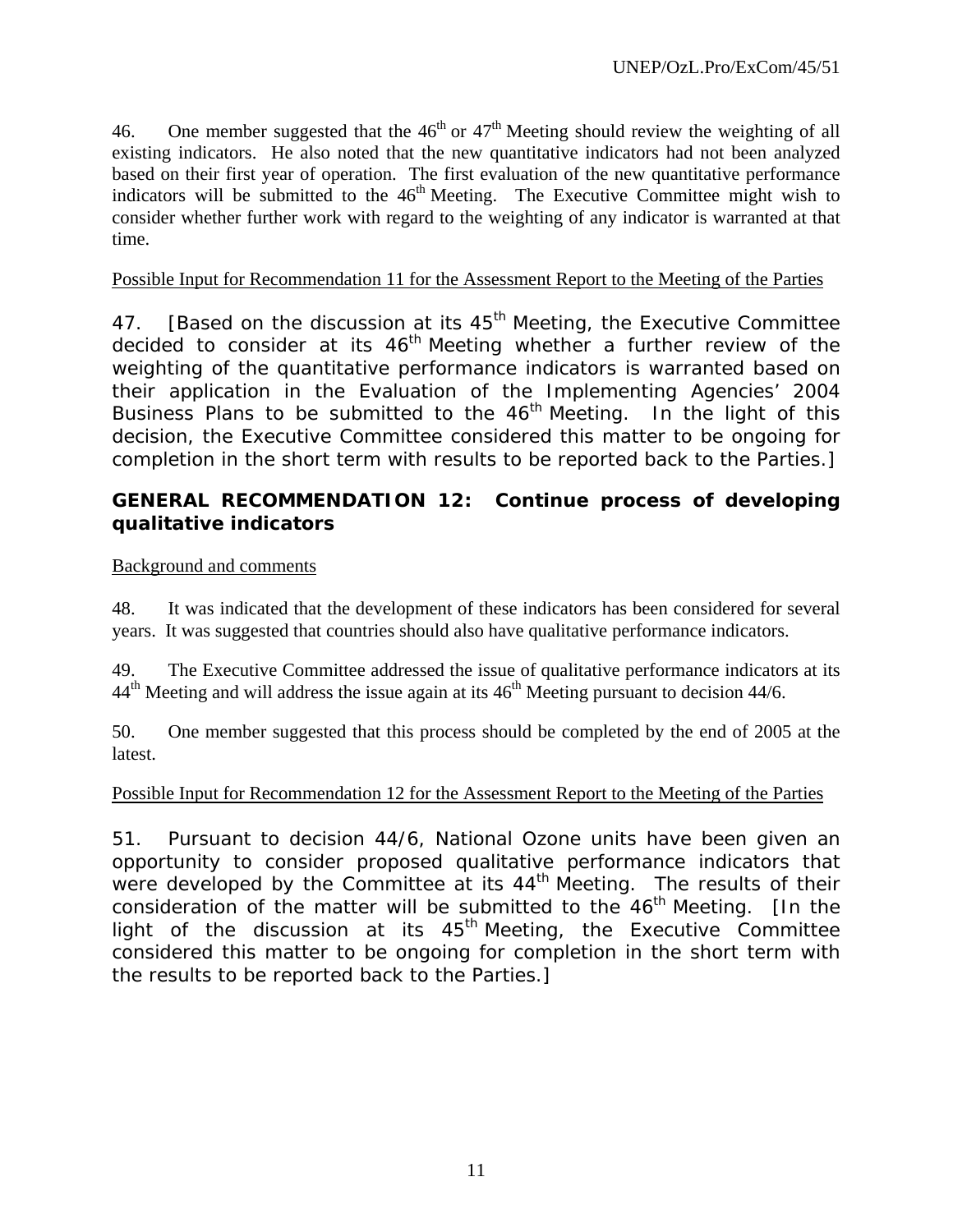### **GENERAL RECOMMENDATION 13: Share results of performance evaluations with upper management of implementing agency**

#### Background and comments

52. The Executive Committee decided at its  $32<sup>nd</sup>$  Meeting to share the results of its performance evaluations with upper management and to share the outcome with the governments of all Article 5 countries (decision 32/7).

53. The consequences of business plan evaluations were addressed in the Performance Indicator document (UNEP/OzL.Pro/ExCom/41/80) submitted to the  $41<sup>st</sup>$  Meeting. The document suggested that the Executive Committee might wish to determine whether any consequences were warranted as a result of any annual performance evaluation.

54. One member indicated that the Executive Committee might choose when and what type of consequences might be required on the basis of the results of each annual evaluation.

#### Possible Input for Recommendation 13 for the Assessment Report to the Meeting of the Parties

55. [Based on the discussion at its  $45<sup>th</sup>$  Meeting, the Executive Committee believed that it had the ability to share such evaluations with upper management or others when it felt that such an approach was warranted, as it had done at its 32<sup>nd</sup> Meeting. Therefore, it considered that the recommendation should not be implemented on a regular basis, but was implemented as needed, and there was no need for further action or reporting.]

### **GENERAL RECOMMENDATION 14: Eliminate selected administrative indicators if relevant administrative problems are resolved**

### Background and comments

56. The Secretariat would suggest that administrative indicators resulted from an ongoing problem that would have adverse consequences on timely and thorough preparation of documents for meetings. Without such indicators, there would be no incentive for agencies to submit required reports on time.

57. The multilateral implementing agencies agreed that these indicators should be removed. However, one member stated that administrative indicators should be kept even if 100 per cent is achieved on the indicators because often the reason implementing agencies perform well with respect to a particular administrative requirement is precisely because there is an indicator for that requirement. If this indicator were removed, performance might slip.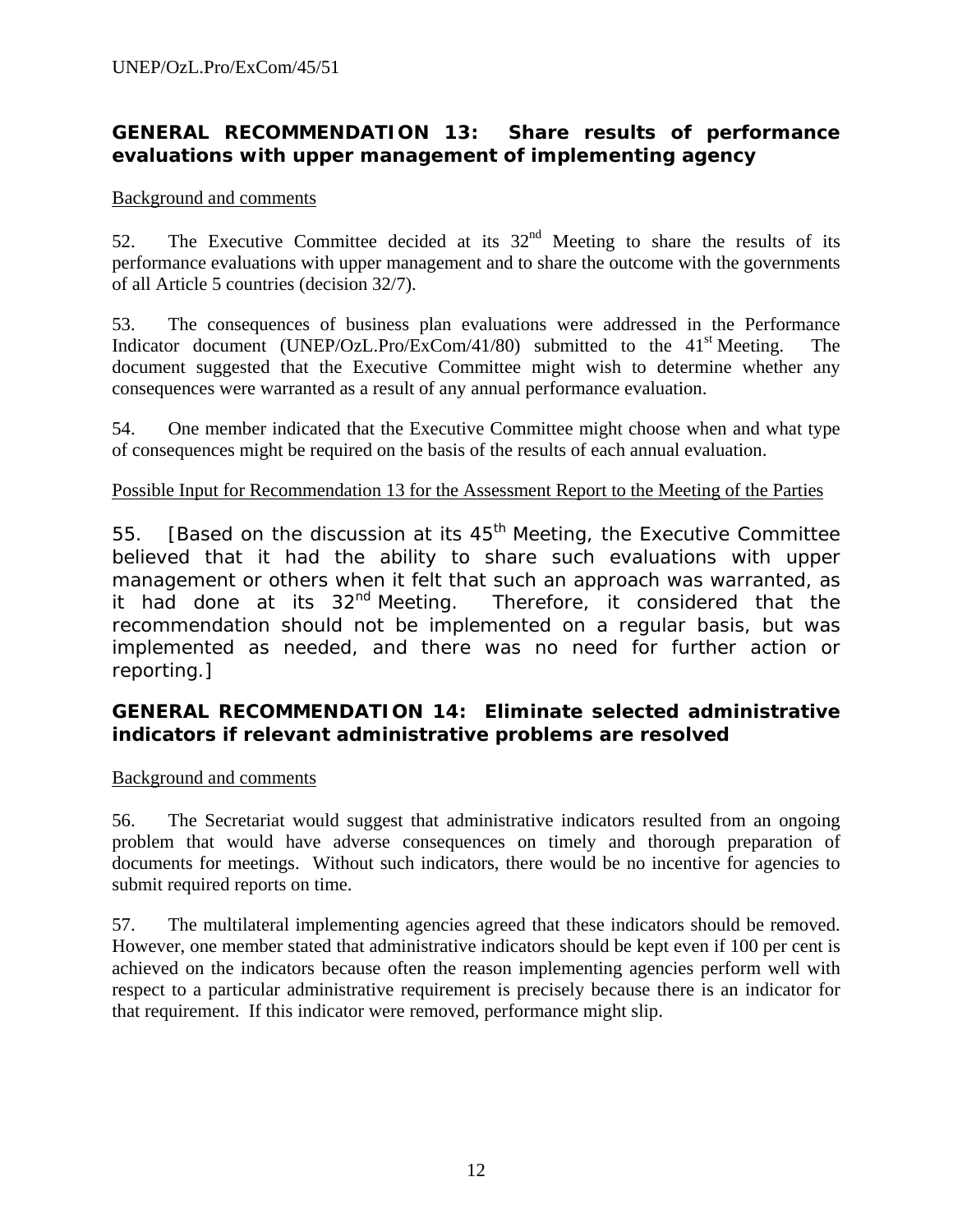### Possible Input for Recommendation 14 for the Assessment Report to the Meeting of the Parties

58. Based on the discussion at its  $45<sup>th</sup>$  Meeting, the Executive Committee believed that the elimination of these indicators might encourage poorer performance. Therefore, it considered that the recommendation should not be implemented and that there was no need for further action or reporting.

### **GENERAL RECOMMENDATION 15: Increase efforts to improve country level data reporting**

#### Background and comments

59. The improvement of country level data reporting is an ongoing effort of UNEP's CAP and those bilateral and multilateral implementing agencies responsible for institutional strengthening and national and sector phase-out plans. The National Ozone Units (NOUs) are being supported through the Multilateral Fund to provide data reporting, *inter alia*. Multi-year agreements include Project Management Units (PMUs) to assist in data reporting. The Executive Committee has addressed reporting on multi-year agreements at its  $44<sup>th</sup>$  and  $45<sup>th</sup>$  Meetings.

60. Implementing agencies agreed that efforts should be increased. One agency stressed the need for streamlining reporting procedures which is being addressed by the Executive Committee in the context of its consideration of reporting formats for multi-year agreements and RMPs. However, it should be noted that data reporting had improved substantially in the last two years and data for 2003 data was reported by all but a very few Article 5 countries in time for consideration at the Sixteenth Meeting of the Parties. Therefore, while efforts to improve data reporting are always warranted, current efforts were successful in 2003. For this reason, the Executive Committee might consider this recommendation from the Evaluation as having been implemented on an ongoing basis, with no need for further action or reporting.

#### Possible Input for Recommendation 15 for the Assessment Report to the Meeting of the Parties

61. The Executive Committee continues to seek improvements in data reporting by supporting institutional strengthening projects and UNEP's Compliance Assistance Programme. It should be noted that 2003 data reporting was excellent, with only a very few countries not reporting in time. [Based on the discussion at its 45<sup>th</sup> Meeting, the Executive Committee considered this matter to be implemented on an ongoing basis with no need for additional action or reporting.]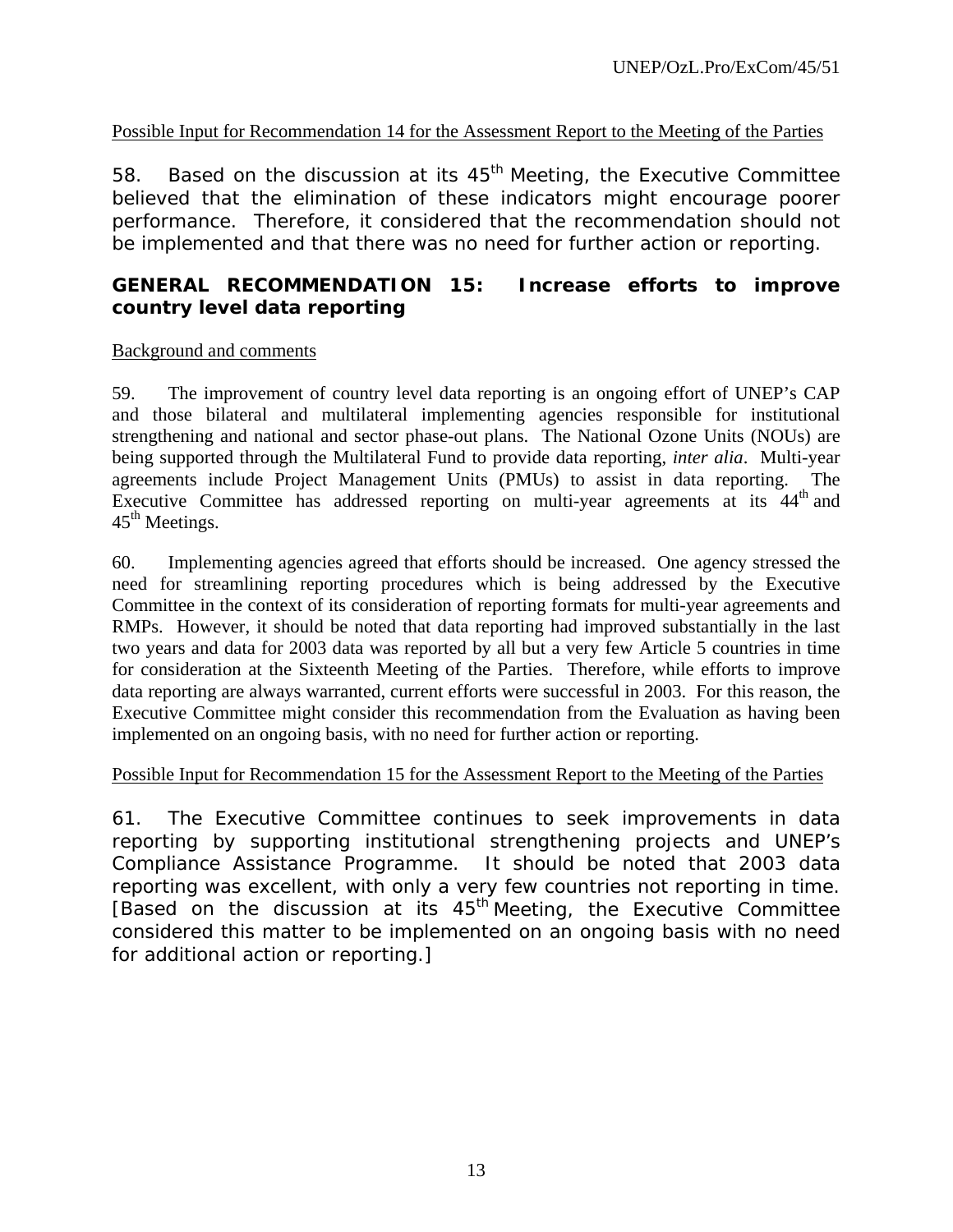# **GENERAL RECOMMENDATION 16: Continue efforts to reduce/avoid project implementation delays**

#### Background and comments

62. There was general agreement that this was being effectively implemented through the efforts of the agencies and Secretariat. One agency mentioned the role of Article 5 countries in reducing/avoiding implementation delays given the country-driven approach. It was also noted that this recommendation is also covered under General Recommendation 4 concerning how to avoid future delays and General Recommendation 5 concerning prescriptive measures for addressing delays.

#### Possible Input for Recommendation 16 for the Assessment Report to the Meeting of the Parties

63. [Based on the discussion at its  $45<sup>th</sup>$  Meeting, the Executive Committee considered this matter to have been implemented on an ongoing basis with no need for additional action or reporting.]

### **GENERAL RECOMMENDATION 17: Increase communication between implementing agencies and the Treasurer when promissory notes are transferred, received and encashed**

### Background and comments

64. The Executive Committee requested the Treasurer, implementing agencies and the Secretariat to hold a workshop on common terminology and procedures for the reconciliation of accounts, to address this issue (decision 44/55). The matter of promissory notes was largely an issue between the Treasurer and the World Bank. At its 45<sup>th</sup> Meeting, the Executive Committee will consider the Report on the Workshop on Common Terminology and Procedures for the Reconciliation of Accounts. Based on the workshop's conclusions, the Treasurer will provide a ledger of all Treasury related transaction of the Fund, including when promissory notes are transferred, received and encashed.

65. One member suggested that the Treasurer should be required to report once a year on the management of promissory notes, outlining any problems or delays encountered, the processes used and whether there were any communication difficulties with the implementing agencies. In this process, the Treasurer could also seek feedback from donor countries that pay through promissory notes.

### Possible Input for Recommendation 17 for the Assessment Report to the Meeting of the Parties

66. [After having considered this matter, the Executive Committee decided to request the Treasurer to circulate to the Secretariat and implementing agencies prior to each Executive Committee meeting a ledger indicating when promissory notes are transferred, received and encashed. Based on the discussion at its  $45<sup>th</sup>$  Meeting, the Executive Committee considered this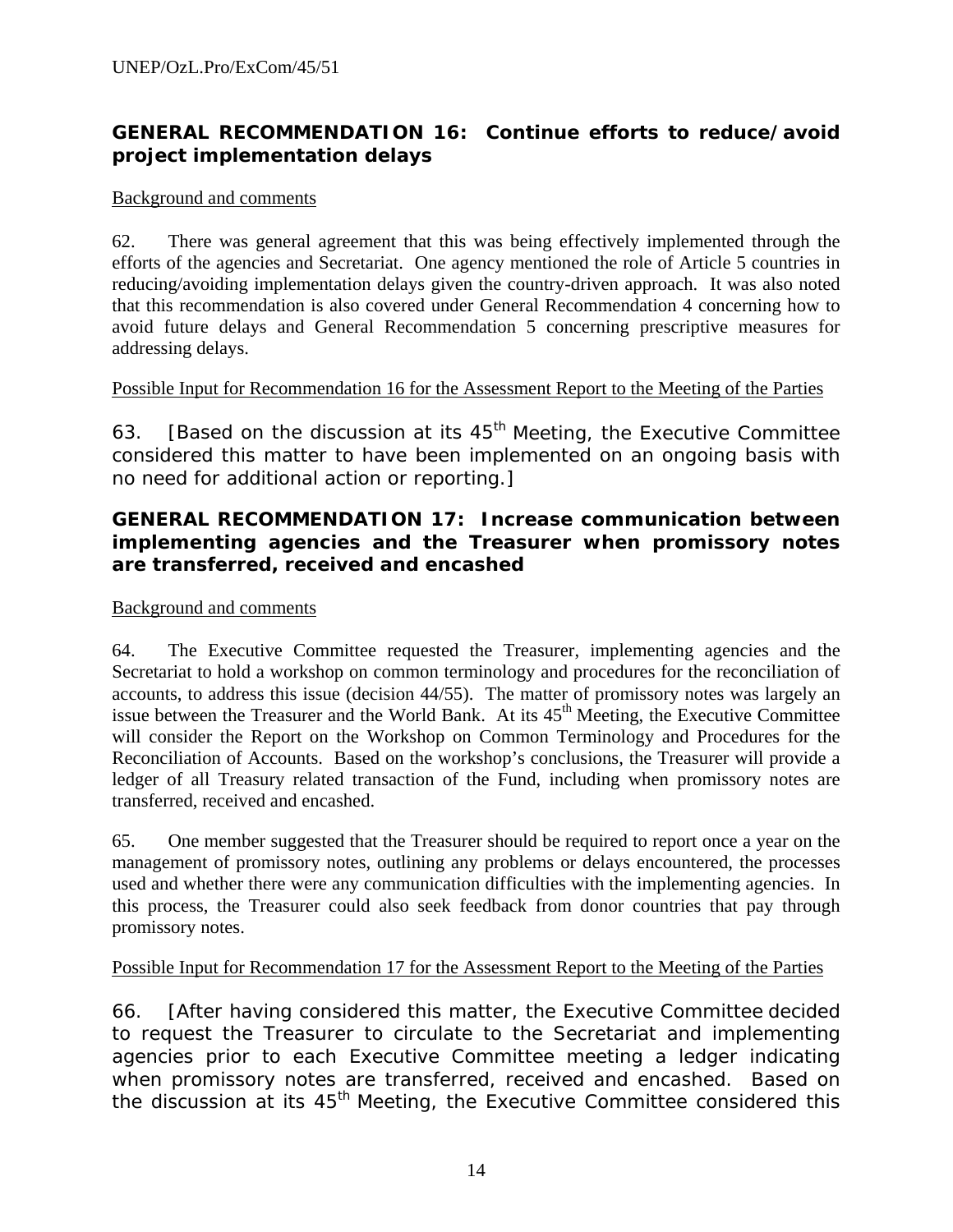matter to have been implemented with no need for further action or reporting.]

### **GENERAL RECOMMENDATION 18: Continue to maximize proportion of budget spent on implementation and minimize proportion of budget spent on core components**

#### Background and comments

67. In the context of its mandated annual review of core unit costs of implementing agencies (decision 38/9), the Executive Committee decided to request a review of the current administrative cost regime and provide recommendations either for its continuance or for an alternative administrative cost regime for the 2006-2008 triennium (decision 44/7c).

68. One member indicated that the current share of the implementing agencies' budgets spent on core unit costs was not excessive in the light of these agencies' volume of work. He felt that agencies should be encouraged to provide more support to countries using their existing core components, rather than cut these core components. He felt no further action was required on this recommendation.

### Possible Input for Recommendation 18 for the Assessment Report to the Meeting of the Parties

69. [The Executive Committee determined that this recommendation was being implemented on an ongoing basis through the annual review of the core unit costs and that there was no need for further action or reporting.]

### **GENERAL RECOMMENDATION 19: Request implementing agencies to explain significant increases in their core budget expenses**

### Background and comments

70. During its annual consideration of core unit budgets pursuant to decision 38/9, the Executive Committee requested implementing agencies to provide more in-depth information on their administrative costs (decision 44/7d).

#### Possible Input for Recommendation 19 for the Assessment Report to the Meeting of the Parties

71. Based on its decision at its  $44<sup>th</sup>$  Meeting, the Executive Committee considered this matter has been implemented with no need for further action or reporting since it has requested agencies to provide more-in depth information on their administrative costs in future annual reviews.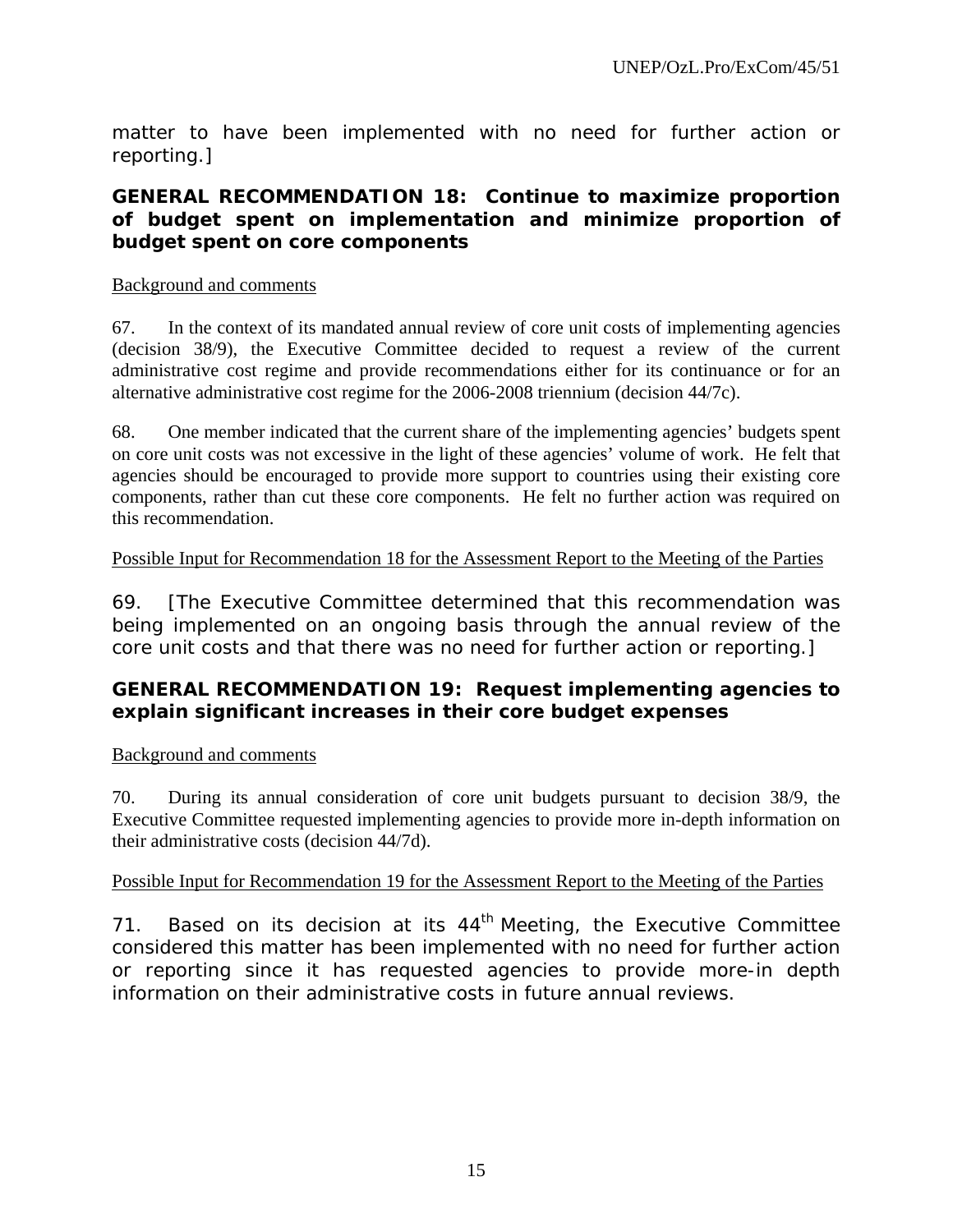# **GENERAL RECOMMENDATION 20: Conduct a study regarding the efficiency of IA administration of smaller projects**

#### Background and comments

72. Some multilateral implementing agencies felt strongly that if any study were to be conducted, the Executive Committee should carefully consider the methodology and definition of some terms including "efficiency".

73. One member suggested that a study might not be required at this point. It was felt that the issue had been raised in the context of the request from UNDP for Supplementary Oversight Support funds. Previous studies had indicated that the lack of economies of scale does not favour the implementation of small projects by implementing agencies.

74. It was noted that this issue would be addressed in the context of the post-2007 RMP review submitted to the 45<sup>th</sup> Meeting and the administrative cost study that would be submitted to the  $46<sup>th</sup>$  Meeting. Therefore, the recommendation of the Evaluation does not require any additional action from the Executive Committee.

### Possible Input for Recommendation 20 for the Assessment Report to the Meeting of the Parties

75. [Based on the consideration of this issue at its  $45<sup>th</sup>$  Meeting, the Executive Committee considered this matter to be implemented through other reviews of RMPs, supplementary oversight support funding requests, and administrative costs with no need for further action or reporting.]

#### **GENERAL RECOMMENDATION 21: Monitor the use of funds for noninvestment versus investment activities within national or sector phase out plans**

#### Background and comments

76. The purpose of monitoring these two categories of costs is not clear. If the purpose is to track the expenditures to ensure that they are used properly, then this lies within the implementing agency's fiduciary responsibility. If the purpose is to track disbursements, most national and sector phase-out plans' annual funding tranches include more detail on planned costs that whether the costs are for investment or non-investment activities.

77. Only a few TPMPs have delineated between investment and non-investment costs. Those that have made the delineation included investment projects in their TPMPs. Article 5 countries have been given flexibility in using approved funding for actions they deem necessary to achieve phase-out. Moreover, the monitoring of consumption in TPMPs is related to the servicing sector where the distinction between investment and non-investment types is more difficult to establish.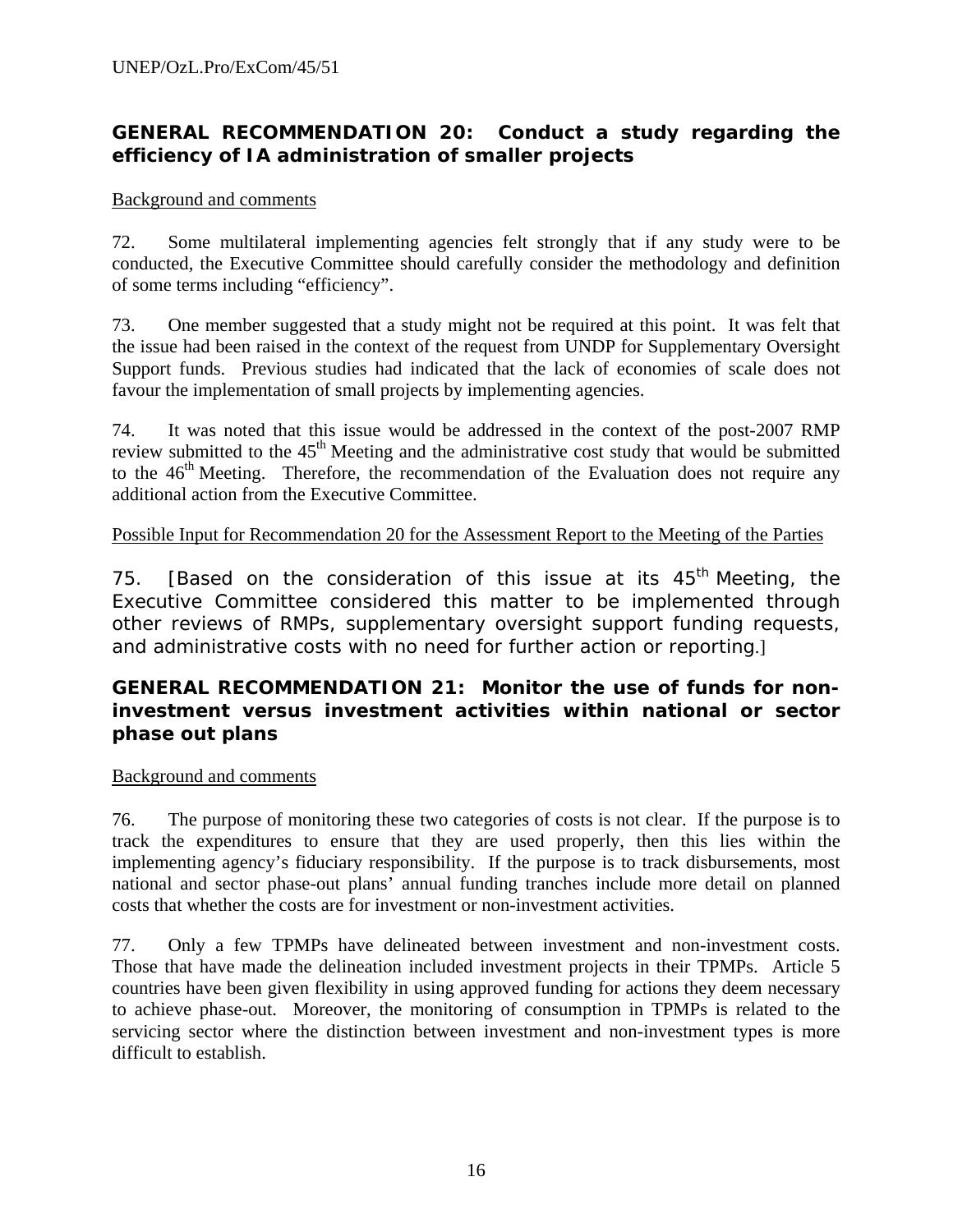### Possible Input for Recommendation 21 for the Assessment Report to the Meeting of the Parties

78. [After considering the issue of monitoring the use of funds in national and sector phase-out plans, the Executive Committee considered the recommendation to be implemented with no need for further action or reporting.]

**GENERAL RECOMMENDATION 22: Provide in Table 1 of the status report on contributions and disbursements the incremental income, allocations and provisions, and balance available for new allocations, in addition to the cumulative totals of these financial components** 

#### Background and comments

79. As agreed at the 44<sup>th</sup> Meeting, respondents felt that this matter had been implemented and that no further action was warranted.

#### Possible Input for Recommendation 22 for the Assessment Report to the Meeting of the Parties

80. [The Executive Committee considered this recommendation to have been implemented with no need for further action or reporting since status reports contain this information.]

### **GENERAL RECOMMENDATION 23: Document the internal procedures and practices of the Treasurer**

#### Background and comments

81. One member suggested that this recommendation was already being implemented but that the Treasurer could be asked to report on progress in documenting his procedures.

82. Multilateral implementing agencies fully supported the recommendation.

### Possible Input for Recommendation 23 for the Assessment Report to the Meeting of the Parties

83. [After considering the issue of documenting the internal procedures and practices of the Treasurer, the Executive Committee decided at its 45th Meeting to request the Treasurer to build upon the successes of the workshop and report on final progress in this regard to the  $46<sup>th</sup>$  Meeting. With this decision, the Executive Committee considered the recommendation to be implemented with no need for additional action or reporting.]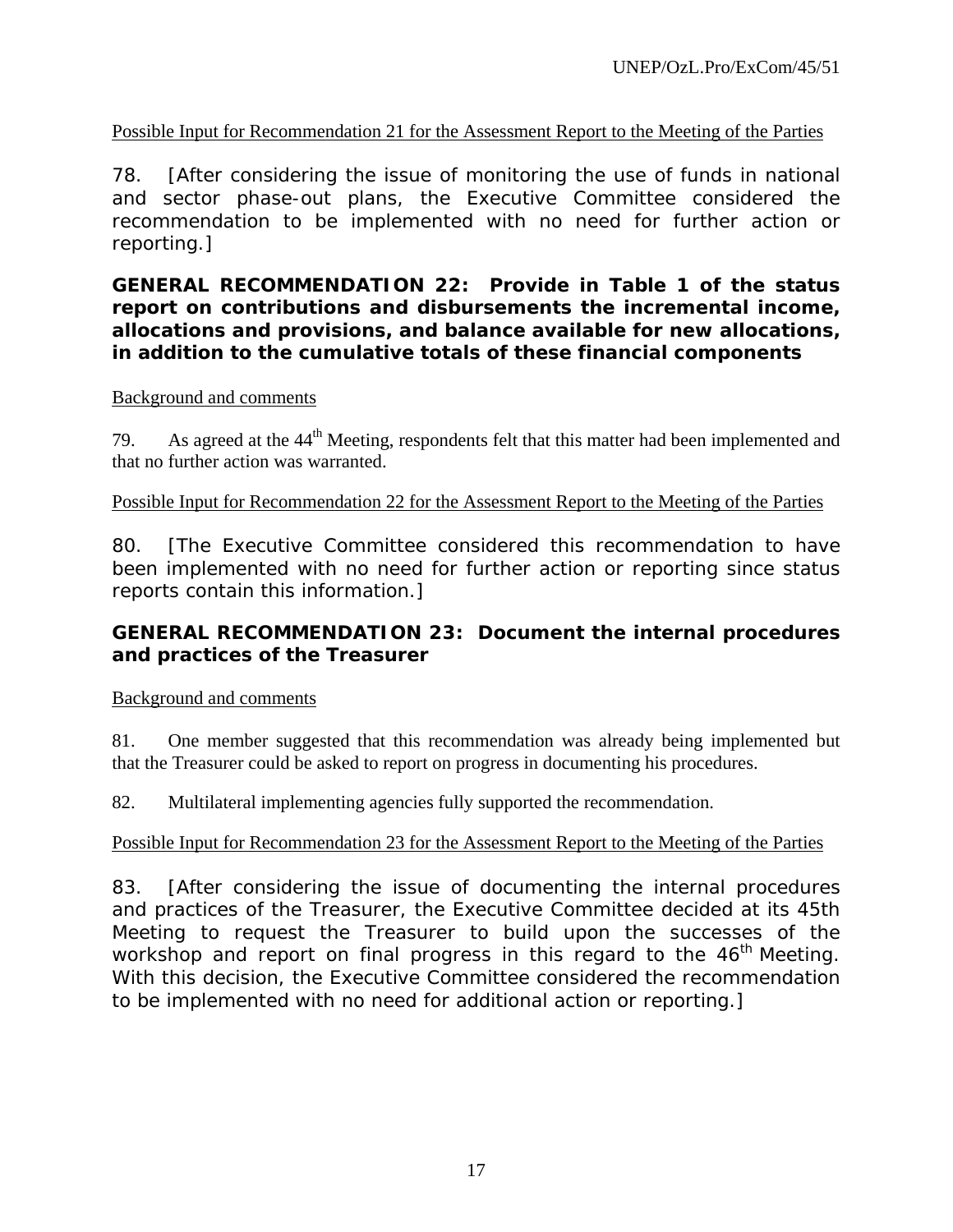# **GENERAL RECOMMENDATION 24: Take action to encourage timely payment by the donor countries**

#### Background and comments

84. The Executive Committee has consistently encouraged countries to make payments and the Fund Secretariat has made and continues to make efforts to encourage payment by those countries that have not yet paid. However, this recommendation does not appear to take into account the rather remarkable accomplishment of over 90 per cent of pledged contributions having been paid. Moreover, as one member indicated, delayed payments have not been so significant as to affect the proper functioning of the Fund.

### Possible Input for Recommendation 24 for the Assessment Report to the Meeting of the Parties

85. [Based on the discussion at its  $45<sup>th</sup>$  Meeting, the Executive Committee considered that this recommendation was already being implemented on an ongoing basis in the review of the status of contributions, with no need for further action or reporting.]

### **GENERAL RECOMMENDATION 25: Implement internal quality control measures to improve the accuracy of recordkeeping**

#### Background and comments

86. One member suggested that the Treasurer should provide a detailed report once a year and interim reports at other times on quality control measures to improve the accuracy of recordkeeping. This should be done in conjunction with General Recommendation 23.

#### Possible Input for Recommendation 25 for the Assessment Report to the Meeting of the Parties

87. [After considering the issue of internal quality control, the Executive Committee decided at its  $45<sup>th</sup>$  Meeting to request the Treasurer to provide a detailed report once each year, and interim reports at other times as appropriate, on quality control measures to improve the accuracy of recordkeeping. With this decision, the Executive Committee considered the recommendation to be implemented with no need for further action or reporting.]

### **GENERAL RECOMMENDATION 26: Clarify how, when, and what financial data should be accounted and reported by implementing agencies**

#### Background and comments

88. The Executive Committee requested the Treasurer, implementing agencies and the Secretariat to hold a workshop on common terminology and procedures for the reconciliation of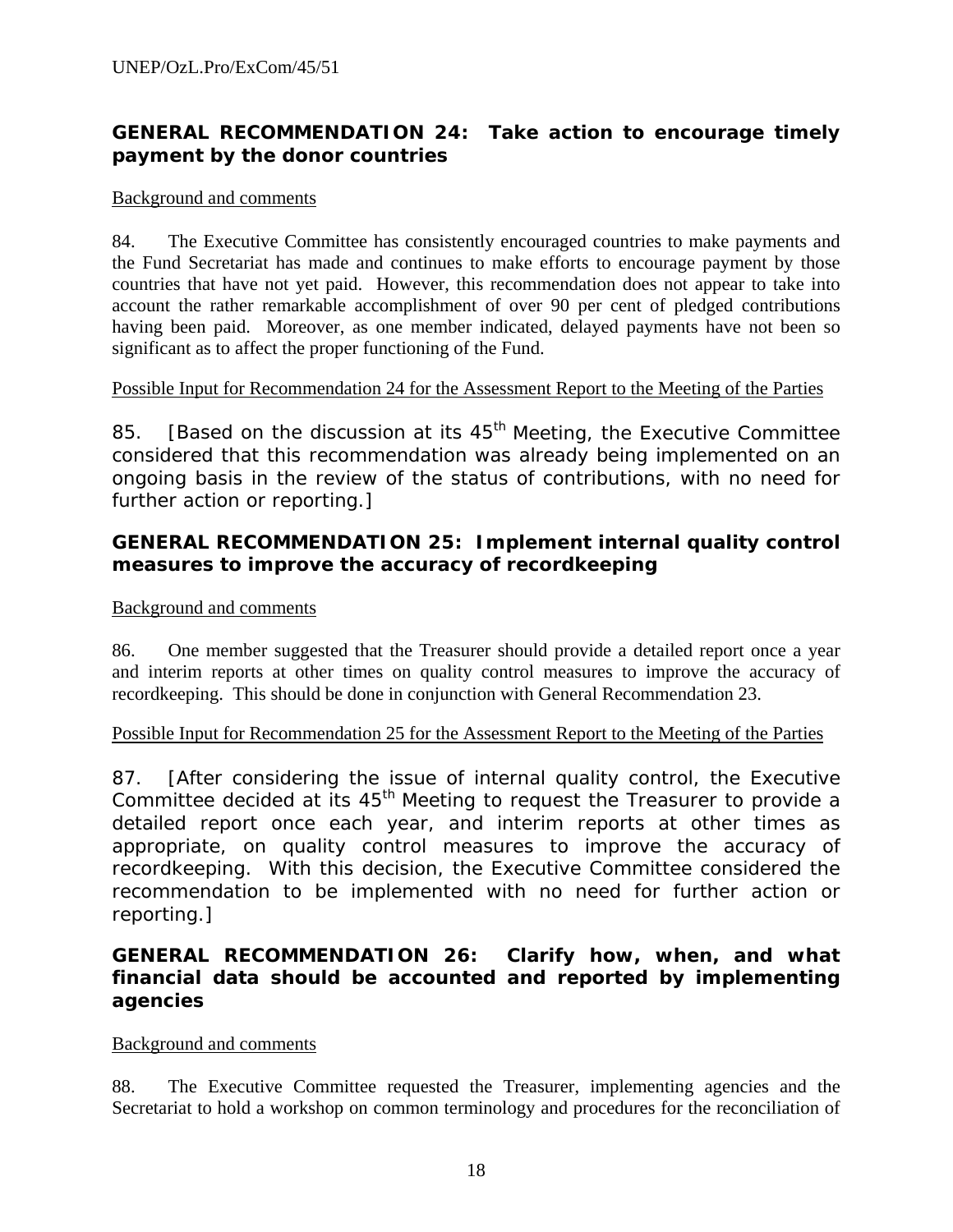accounts to address *inter alia* the issue of financial reporting (decision 44/55). A report on the workshop will be submitted to the  $45<sup>th</sup>$  Meeting. The report also addresses how, when and what financial data should be accounted, standardized reporting, and providing an audit trail of all of the Treasurer's transactions relating to the Fund's accounts.

### Possible Input for Recommendation 26 for the Assessment Report to the Meeting of the Parties

89. [After considering the report on a workshop on common terminology and procedures for the reconciliation of accounts, the Executive Committee found that the roles of the agencies in terms of data reporting had been clarified and therefore the recommendation had been implemented and there was no need for further action or reporting.]

### **GENERAL RECOMMENDATION 27: Consider engaging an independent auditor to assist with account reconciliation if financial discrepancies persist**

#### Background and comments

90. One bilateral agency suggested engaging an independent auditor in the short run. It has also recommended having an independent auditor assist in the reconciliation of accounts, rather than the UN internal audit system.

91. However, as agreed at the  $44<sup>th</sup>$  Meeting, an independent audit has not been necessary. Furthermore, audits of UN agencies, when necessary, have to be conducted under UN financial rules regardless of whether the audit is internal or external.

92. One member pointed out that any Party could request, at any time, that an external auditor audits the accounts. He felt that the Treasurer should continue to bring to the immediate attention of the Executive Committee any internal budget evaluations of the Multilateral Fund as presented annually at the United Nations General Assembly. This would allow countries to see whether the comments by internal UN auditors are positive. If problems were identified, the Executive Committee might wish to decide to request that an external auditor review the situation and provide recommendations.

#### Possible Input for Recommendation 27 for the Assessment Report to the Meeting of the Parties

93. [Based on the discussion of this matter at its  $44<sup>th</sup>$  and  $45<sup>th</sup>$  Meetings, the Executive Committee considered that no independent auditor was deemed necessary and that the recommendation should not be implemented, while noting each Party's right to request an external audit if circumstances warranted this.]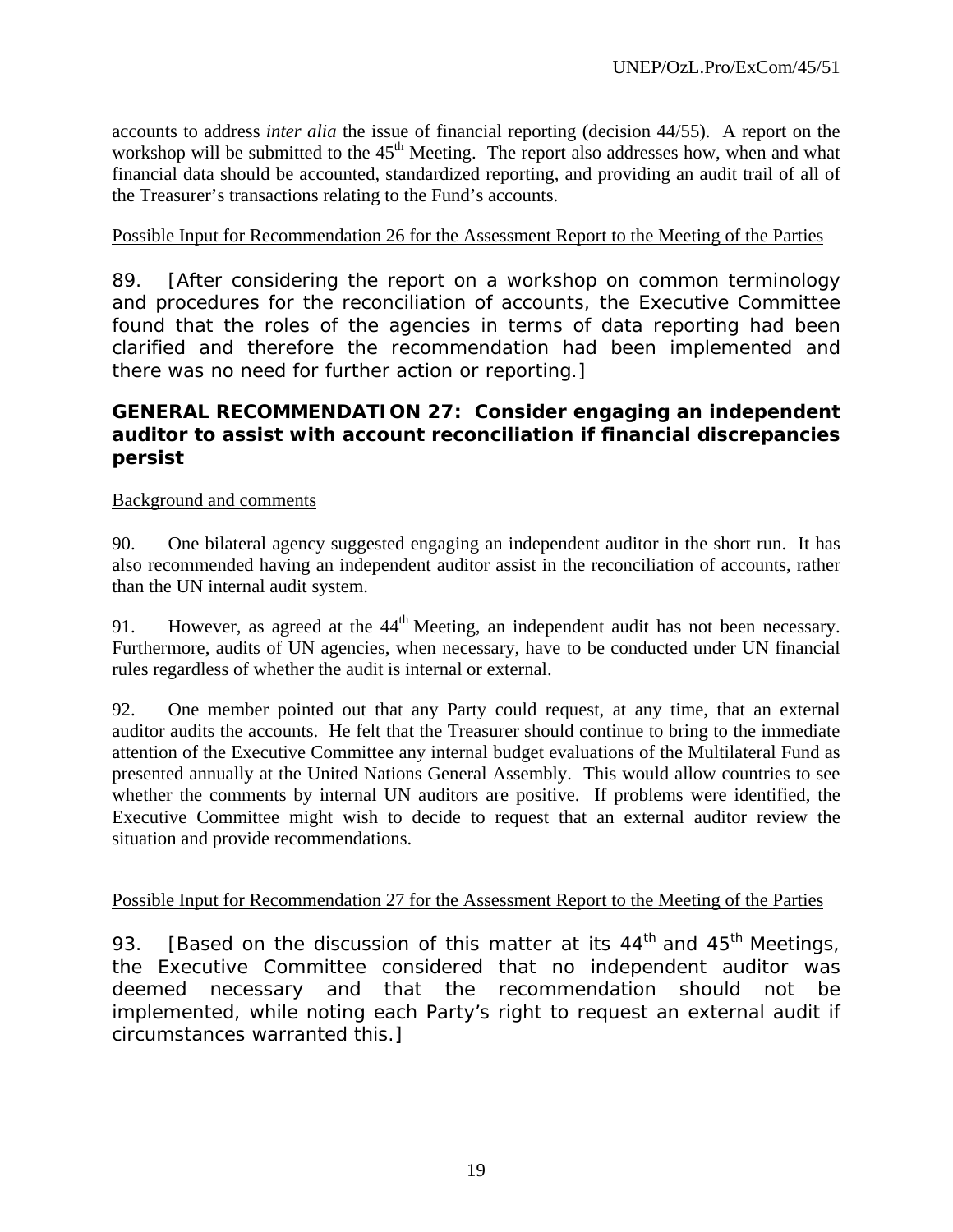### **GENERAL RECOMMENDATION 28: Continue to analyze the FERM's effect on Fund value**

#### Background and comments

94. Despite the action recommended at the  $44<sup>th</sup>$  Meeting of the Executive Committee, one member indicated that the Executive Committee would continue to review the effect of the FERM on the value of resources available to the Multilateral Fund as part of the Treasurer's report to every meeting on the Status of Contributions and Disbursements.

95. Nevertheless, as indicated at the  $44<sup>th</sup>$  Meeting, any decisions on the FERM are matters for consideration by the Meeting of the Parties and therefore subject to the Parties' analysis regarding its effect and whether it should be revised or considered in connection with discussions on the replenishment of the Multilateral Fund.

96. One bilateral agency suggested that the review should be implemented on an ongoing basis and that the Executive Committee should indicate that it had considered this recommendation from the Evaluation.

#### Possible Input for Recommendation 28 for the Assessment Report to the Meeting of the Parties

97. [At its 44<sup>th</sup> Meeting, the Committee noted that the issue of FERM was a matter for decision by the Meeting of the Parties. After its review at the 45<sup>th</sup> Meeting, the Committee noted that the impact of the FERM on the value of resources available to the Fund was monitored by the Treasurer as part of his report on the Status of Contributions and Disbursements to each meeting of the Executive Committee. In this light, the recommendation was considered implemented on an ongoing basis with no need for additional action or reporting.]

### **RECOMMENDATIONS**

The Executive Committee may wish to:

- 1. Note the document contained in UNEP/OzL.Pro/ExCom/45/51;
- 2. Decide to reclassify pre-session meeting documentation as General Distribution from the  $46<sup>th</sup>$  Meeting onwards in the languages produced for the meetings while restricting access to any document that a Party or Agency requests to be classified as such until the Executive Committee's consideration of the matter;
- 3. Decide to consider at its  $46<sup>th</sup>$  Meeting, whether a further review of the weighting of the quantitative performance indicators is warranted based on their application in the Evaluation of the Implementing Agencies' 2004 Business Plans to be submitted to the  $46<sup>th</sup>$  Meeting;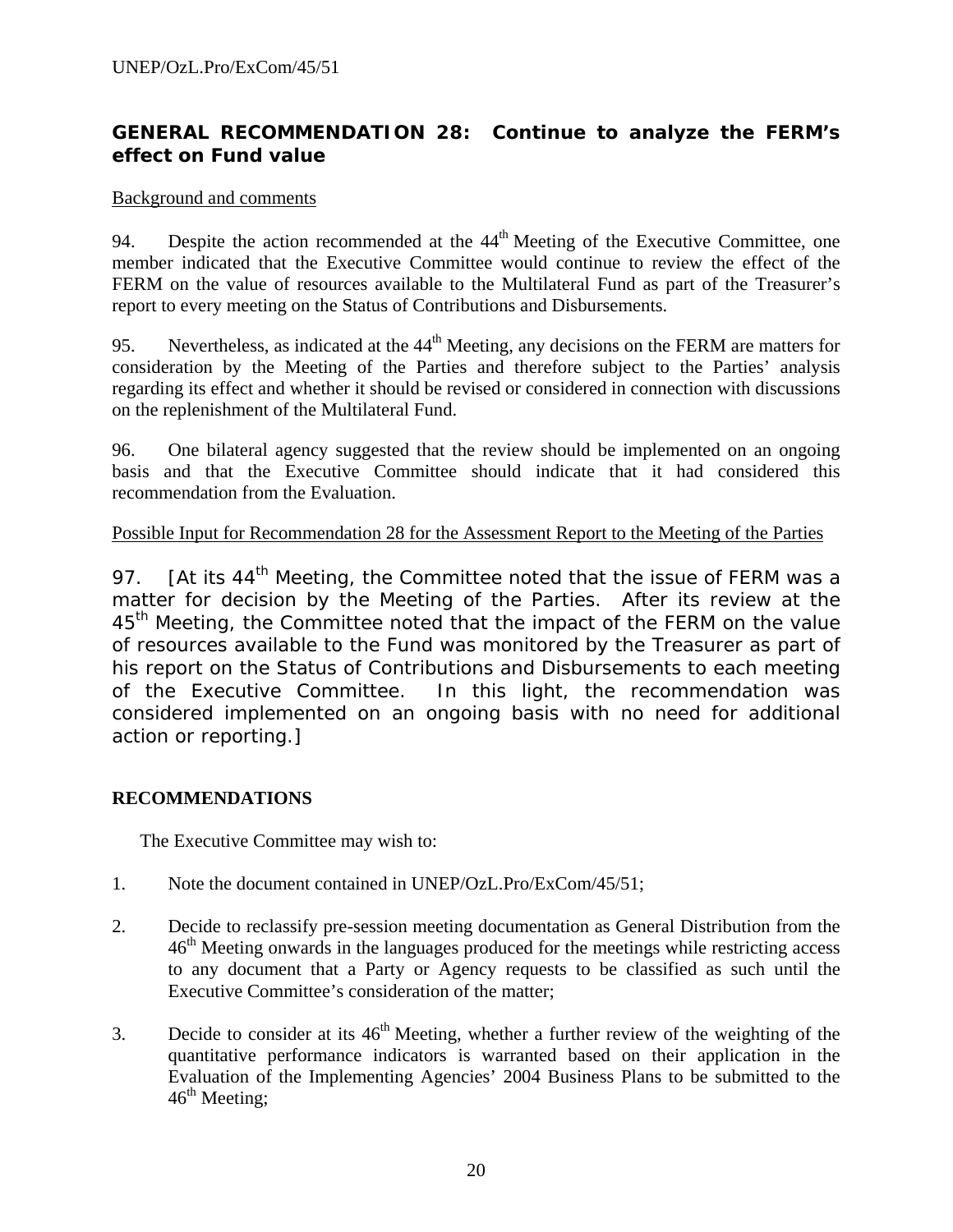- 4. Request the Secretariat to:
	- (a) Prepare a draft outline of an Executive Committee primer to be considered at the  $46<sup>th</sup>$  Meeting of the Executive Committee and the draft primer to be presented to the  $47<sup>th</sup>$  Meeting;
	- (b) Prepare a paper addressing the feasibility and desirability of extending the current performance indicators to bilateral implementing agencies for submission to the  $46<sup>th</sup>$  Meeting of the Executive Committee;
- 5. Request the implementing agencies to:
	- (a) Provide information on how to avoid future delays as part of a lessons-learned document to be considered at the  $46<sup>th</sup>$  Meeting of the Executive Committee;
	- (b) To specify in the annual progress reports of multi-year agreements the disbursements and obligations against costs for activities specified in annual tranche funding requests;
- 6. Request the Treasurer to:
	- (a) To report to the Executive Committee once a year on the transferral receipt and encashment of promissory notes;
	- (b) To report on progress in documenting his internal procedures and practices annually until they have been fully documented;
	- (c) To provide a detailed report once a year and interim reports at other times as appropriate on quality control measures to improve the accuracy of recordkeeping; and
- 7. Decide to forward [an updated version of Annex I based on inputs contained in this document and the discussion at the  $45<sup>th</sup>$  Meeting] its Assessment Report on the Recommendations in the 2004 Evaluation and Review of the Financial Mechanism of the Montreal Protocol for consideration at the  $25<sup>th</sup>$  Meeting of the Open-ended Working Group.